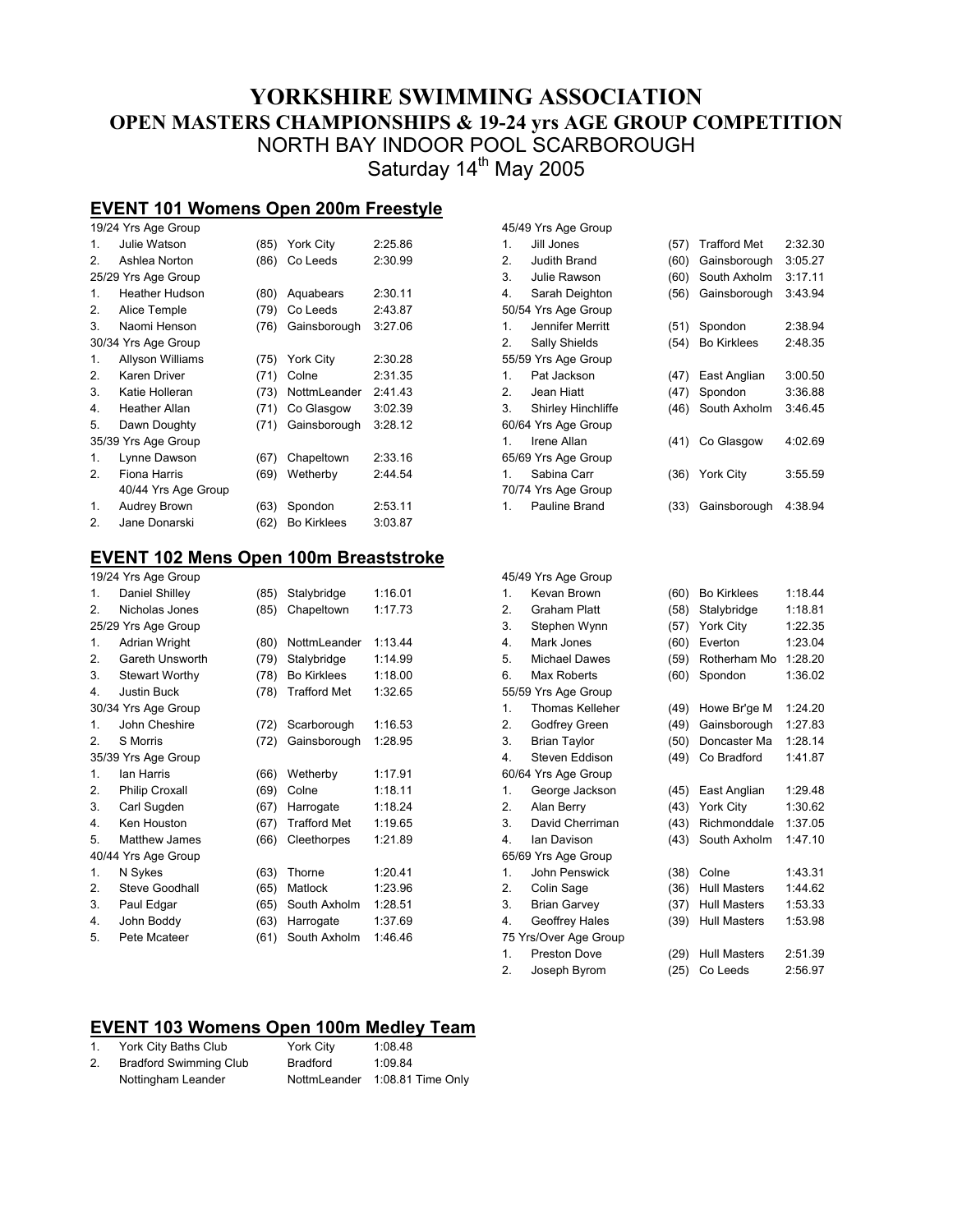### **EVENT 104 Mens Open 100m Medley Team**

|    | Stalybridge           | Stalybridge  | 50.86 |
|----|-----------------------|--------------|-------|
| 2. | Nottingham Leander SC | NottmLeander | 51.88 |
|    | York City "A"         | York City    | 52.45 |

## **EVENT 105 Womens Open 50m Breaststroke**

|                  | 19/24 Yrs Age Group    |      |                     |       |  |  |
|------------------|------------------------|------|---------------------|-------|--|--|
| 1.               | <b>Holly Gordon</b>    | (84) | NottmLeander        | 39.25 |  |  |
| 2.               | Leanne Wilson          | (82) | Scarborough         | 39.61 |  |  |
|                  | 25/29 Yrs Age Group    |      |                     |       |  |  |
| 1.               | Roberta Gordon         | (79) | NottmLeander        | 40.64 |  |  |
| 2.               | Clare Burgon           | (78) | York City           | 43.14 |  |  |
| 3.               | Michelle Morris        | (80) | Wetherby            | 45.01 |  |  |
|                  | 30/34 Yrs Age Group    |      |                     |       |  |  |
| 1.               | <b>Sharon Perry</b>    | (72) | Co Sheffield        | 41.38 |  |  |
| 2.               | Emma Blower            | (71) | <b>Trafford Met</b> | 41.73 |  |  |
| 3.               | <b>Karen Driver</b>    | (71) | Colne               | 42.43 |  |  |
| 4.               | Lynda Devanny          | (72) | <b>Bradford</b>     | 43.93 |  |  |
| 5.               | <b>Heather Allan</b>   | (71) | Co Glasgow          | 47.04 |  |  |
|                  | 35/39 Yrs Age Group    |      |                     |       |  |  |
| $\mathbf{1}$ .   | Lynne Dawson           | (67) | Chapeltown          | 40.58 |  |  |
| 2.               | <b>Tarn Whitworth</b>  | (67) | <b>Bradford</b>     | 41.25 |  |  |
| 3.               | Sue Berry              | (66) | South Axholm        | 42.51 |  |  |
| $\overline{4}$ . | <b>Kirsten Durrans</b> | (67) | <b>Bo Kirklees</b>  | 43.06 |  |  |
| 5.               | Deborah Lansley-hogg   | (67) | Lindum Mink         | 43.80 |  |  |
| 6.               | Denise Rymer           | (68) | York City           | 43.98 |  |  |
| 7.               | Fiona Harris           | (69) | Wetherby            | 45.99 |  |  |
|                  | 40/44 Yrs Age Group    |      |                     |       |  |  |
| 1.               | Roberta Barker         | (65) | Richmonddale        | 41.29 |  |  |
| 2.               | Jacqueline Robinson    | (62) | York City           | 41.88 |  |  |
| 3.               | Jane Eves              | (64) | Ryedale             | 44.40 |  |  |
| 4.               | <b>Julie Hirst</b>     | (65) | South Axholm        | 45.40 |  |  |
| 5.               | Jane Donarski          | (62) | <b>Bo Kirklees</b>  | 48.61 |  |  |
|                  |                        |      |                     |       |  |  |

| 6. | <b>Beverley Webb</b>      | (64) | South Axholm        | 49.28   |
|----|---------------------------|------|---------------------|---------|
| 7. | Julie Dimaline            | (62) | <b>Hull Masters</b> | 53.22   |
|    | 45/49 Yrs Age Group       |      |                     |         |
| 1. | Judith Barton             | (56) | Bournem'th D        | 43.71   |
| 2. | Angela Jackson            | (60) | Co Sheffield        | 44.30   |
| 3. | Julie Rawson              | (60) | South Axholm        | 45.83   |
| 4. | Sarah Deighton            | (56) | Gainsborough        | 49.29   |
|    | 50/54 Yrs Age Group       |      |                     |         |
| 1. | Jennifer Merritt          | (51) | Spondon             | 39.85   |
| 2. | Sally Shields             | (54) | <b>Bo Kirklees</b>  | 41.86   |
| 3. | Jackie Hughes             | (53) | Lindum Mink         | 44.05   |
| 4. | Diana Kaye                | (53) | <b>Bo Kirklees</b>  | 48.28   |
|    | 55/59 Yrs Age Group       |      |                     |         |
| 1. | Pat Jackson               | (47) | East Anglian        | 49.23   |
| 2. | Aileen Ibbotson           | (50) | Co Bradford         | 53.07   |
| 3. | <b>Shirley Hinchliffe</b> | (46) | South Axholm        | 53.35   |
| 4. | Bridget Rickwood          | (47) | <b>Bo Kirklees</b>  | 1:01.33 |
|    | 60/64 Yrs Age Group       |      |                     |         |
| 1. | Jeane Robertson           | (44) | Richmonddale        | 56.15   |
|    | 70/74 Yrs Age Group       |      |                     |         |
| 1. | Myrna Taylor              | (33) | Blackpool           | 50.72   |
| 2. | Sheila Brown              | (34) | York City           | 1:04.60 |
| 3. | <b>Betty Grayson</b>      | (35) | <b>Hull Masters</b> | 1:04.66 |
| 4. | Pauline Brand             | (33) | Gainsborough        | 1:07.78 |
| 5. | <b>Audrey Smith</b>       | (32) | Aquabears           | 1:14.54 |
|    | 75 Yrs/Over Age Group     |      |                     |         |
| 1. | Pat Baxter                | (30) | York City           | 1:02.41 |

#### **EVENT 106 Mens Open 50m Backstroke**

|                | 19/24 Yrs Age Group   |      |                     |       |
|----------------|-----------------------|------|---------------------|-------|
| 1.             | <b>Haseley Gordon</b> | (81) | NottmLeander        | 31.55 |
| 2.             | lan Proctor           | (84) | <b>Hull Masters</b> | 31.98 |
| 3.             | Stevie Vance          | (85) | Stalybridge         | 32.45 |
| 4.             | Daniel Shilley        | (85) | Stalybridge         | 32.98 |
| 5.             | Gregan Clarkson       | (82) | <b>Hull Masters</b> | 34.34 |
|                | 25/29 Yrs Age Group   |      |                     |       |
| $\mathbf{1}$ . | <b>Adrian Wright</b>  | (80) | NottmLeander        | 29.84 |
| 2.             | Gareth Unsworth       | (79) | Stalybridge         | 30.54 |
| 3.             | Kevin Nicholas        | (77) | Donc Dartes         | 31.51 |
| 4.             | Darren Jackson        | (77) | Wetherby            | 33.29 |
|                | 30/34 Yrs Age Group   |      |                     |       |
| 1.             | Steve Lister          | (75) | <b>York City</b>    | 31.90 |
|                | 35/39 Yrs Age Group   |      |                     |       |
| 1.             | lan Hardern           | (69) | <b>Trafford Met</b> | 30.57 |
| 2.             | <b>Bob Whittaker</b>  | (70) | Colne               | 36.99 |

| 3.             | <b>Matthew James</b>    | (66) | Cleethorpes         | 40.78 |
|----------------|-------------------------|------|---------------------|-------|
|                | 40/44 Yrs Age Group     |      |                     |       |
| $\mathbf{1}$ . | Paul James              | (63) | Mildenhall          | 33.25 |
| 2.             | <b>Matthew Grant</b>    | (64) | Gates & Whick       | 34.97 |
| 3.             | <b>Bernard Mackrell</b> | (61) | Co Leeds            | 35.10 |
| 4.             | Graham Johnson          | (64) | Gainsborough        | 38.21 |
| 5.             | Nick Overton            | (62) | <b>Bo Kirklees</b>  | 40.07 |
|                | 45/49 Yrs Age Group     |      |                     |       |
| $\mathbf{1}$ . | Graham Acton            | (59) | <b>Bradford</b>     | 33.89 |
| 2.             | Rob Woodcock            | (57) | Wetherby            | 34.08 |
| 3.             | Tom Dean                | (56) | Aquabears           | 35.80 |
| 4.             | Mark Jones              | (60) | Everton             | 36.24 |
| 5.             | lan Brown               | (60) | <b>Trafford Met</b> | 38.33 |
| 6.             | John Callagan           | (58) | <b>Trafford Met</b> | 39.24 |
| 7.             | Jon Palmer              | (60) | Wetherby            | 40.19 |
| 8.             | David Gray              | (57) | South Axholm        | 48.17 |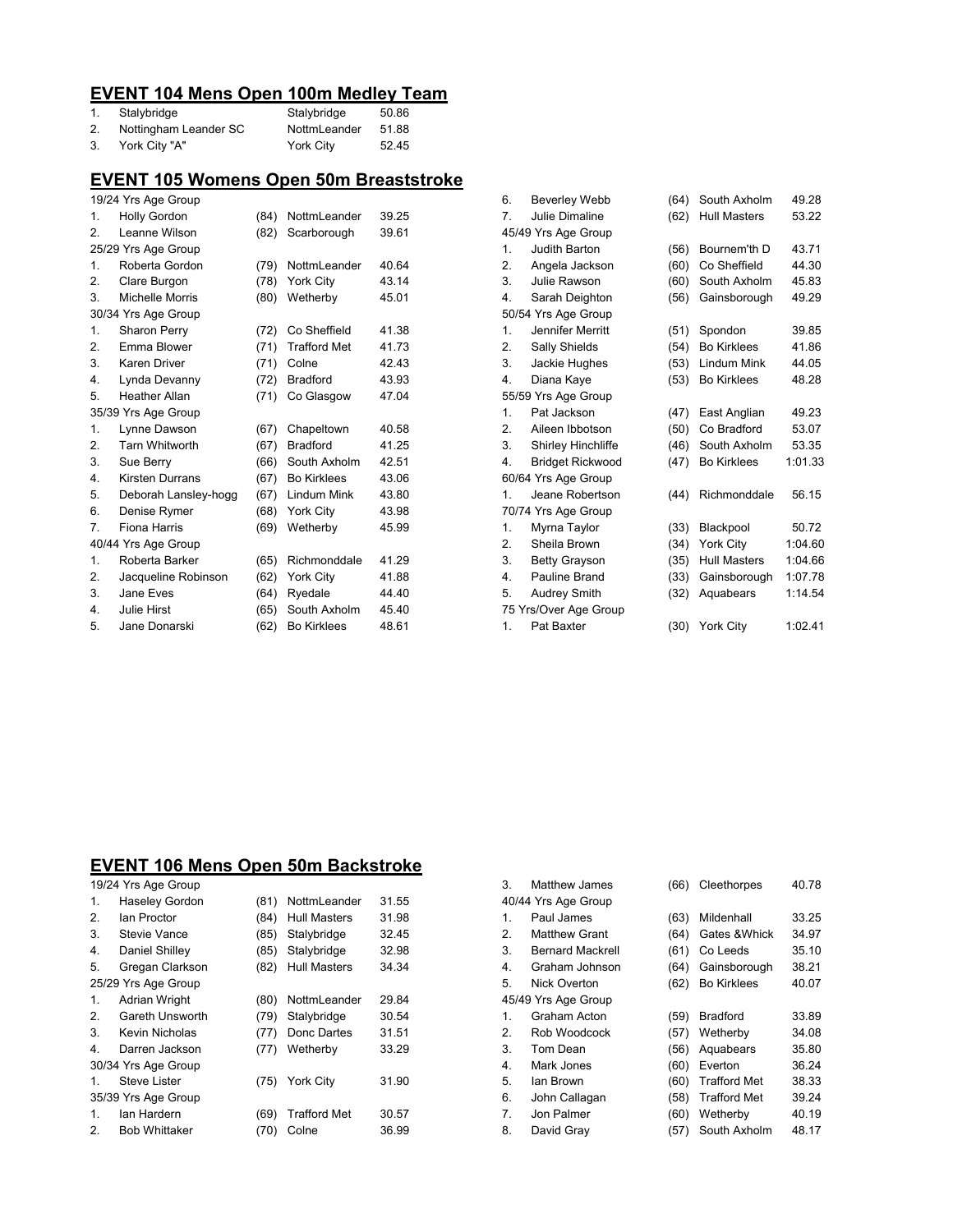|               | 50/54 Yrs Age Group  |      |                     |       |  |  |
|---------------|----------------------|------|---------------------|-------|--|--|
| 1.            | Chris Brown          | (53) | Co Bradford         | 32.20 |  |  |
| 2.            | <b>Brian Godfrey</b> | (55) | <b>Bo Kirklees</b>  | 34.17 |  |  |
| 3.            | Stephen Whitfield    | (52) | Derwent Vall        | 35.08 |  |  |
| 4.            | Mike Keeble          | (51) | Gainsborough        | 37.26 |  |  |
| 5.            | David Randall        | (54) | <b>Trafford Met</b> | 38.76 |  |  |
| 6.            | Nigel Hodkinson      | (53) | Stalybridge         | 40.50 |  |  |
| 7.            | lan Ford             | (51) | Co Bradford         | 40.77 |  |  |
| 8.            | Derek Lloyd          | (55) | Stalybridge         | 46.28 |  |  |
|               | 55/59 Yrs Age Group  |      |                     |       |  |  |
| 1.            | Duncan Brown         | (47) | <b>York City</b>    | 38.20 |  |  |
| $\mathcal{P}$ | Graeme Shutt         | (49) | Co Sund'land        | 45.43 |  |  |
|               | 60/64 Yrs Age Group  |      |                     |       |  |  |
| 1.            | Neil Mackinnon       | (41) | <b>Trafford Met</b> | 38.02 |  |  |
| 2.            | David Cherriman      | (43) | Richmonddale        | 40.53 |  |  |

| 3. | Carl Butler           | (44) | Richmond            | 44.39   |
|----|-----------------------|------|---------------------|---------|
| 4. | Donald Fletcher       | (42) | Aquabears           | 46.93   |
| 5. | lan Davison           | (43) | South Axholm        | 47.57   |
|    | 65/69 Yrs Age Group   |      |                     |         |
| 1. | Peter Kendrew         | (40) | <b>York City</b>    | 38.17   |
| 2. | Michael Kelly         | (36) | Rotherham Mo        | 44.50   |
| 3. | Dennis Harrison       | (37) | <b>Hull Masters</b> | 45.20   |
| 4. | John Penswick         | (38) | Colne               | 48.89   |
| 5. | Geoffrey Hales        | (39) | <b>Hull Masters</b> | 52.29   |
| 6. | Alan Brown            | (39) | Aquabears           | 58.00   |
|    | 75 Yrs/Over Age Group |      |                     |         |
| 1. | Raoul Feld            | (30) | Grimsby Sant        | 53.86   |
| 2. | Joseph Byrom          | (25) | Co Leeds            | 1:09.91 |
| 3. | Preston Dove          | (29) | <b>Hull Masters</b> | 1:11.86 |

# **EVENT 107 Womens Open 100m Medley Team**

|    | York City Baths Club | York City            | 1:25.26 |
|----|----------------------|----------------------|---------|
| 2. | Gainsborough         | Gainsborough 1:36.13 |         |

### **EVENT 108 Mens Open 100m Freestyle Team**

|    | York City "A" | York City   | 53.76           |
|----|---------------|-------------|-----------------|
| 2. | Stalybridge   | Stalybridge | 58.02           |
|    | York City "B" | York City   | 58.09 Time Only |

### **EVENT 109 Womens Open 100m Butterfly**

|                | 19/24 Yrs Age Group  |      |                    |         |  |  |  |
|----------------|----------------------|------|--------------------|---------|--|--|--|
| 1.             | Ashlea Norton        | (86) | Co Leeds           | 1:15.80 |  |  |  |
| 2.             | Julie Watson         | (85) | <b>York City</b>   | 1:19.70 |  |  |  |
|                | 30/34 Yrs Age Group  |      |                    |         |  |  |  |
| 1.             | Sharon Perry         | (72) | Co Sheffield       | 1:21.09 |  |  |  |
| $\mathcal{P}$  | <b>Heather Allan</b> | (71) | Co Glasgow         | 1:39.28 |  |  |  |
|                | 35/39 Yrs Age Group  |      |                    |         |  |  |  |
| 1.             | Vicky Watson         | (66) | Co Sheffield       | 1:11.41 |  |  |  |
| 2 <sub>1</sub> | <b>Ruth Rhodes</b>   | (68) | <b>Bradford</b>    | 1:19.74 |  |  |  |
|                | 40/44 Yrs Age Group  |      |                    |         |  |  |  |
| $\mathbf{1}$ . | Jane Donarski        |      | <b>Bo Kirklees</b> | 1:48.63 |  |  |  |
|                |                      |      |                    |         |  |  |  |

## **EVENT 110 Mens Open 100m Freestyle**

|                     | 19/24 Yrs Age Group    |      |                     |         |  |  |
|---------------------|------------------------|------|---------------------|---------|--|--|
| 1.                  | Haseley Gordon         | (81) | NottmLeander        | 58.13   |  |  |
| 2.                  | Aaron Yeoman           | (84) | Scarborough         | 59.76   |  |  |
| 3.                  | lan Proctor            | (84) | <b>Hull Masters</b> | 59.98   |  |  |
| 4.                  | Jonathan Giles         | (82) | Filev               | 1:00.31 |  |  |
| 5.                  | Gregan Clarkson        | (82) | <b>Hull Masters</b> | 1:02.75 |  |  |
| 25/29 Yrs Age Group |                        |      |                     |         |  |  |
| 1.                  | <b>Adrian Wright</b>   | (80) | NottmLeander        | 59.88   |  |  |
| 2.                  | <b>Stewart Worthy</b>  | (78) | <b>Bo Kirklees</b>  | 1:01.05 |  |  |
| 3.                  | Steven Chamberlain     | (77) | Aquabears           | 1:02.42 |  |  |
| 4.                  | Justin Buck            | (78) | <b>Trafford Met</b> | 1:13.03 |  |  |
|                     | 30/34 Yrs Age Group    |      |                     |         |  |  |
| $\mathbf{1}$ .      | <b>Richard Garrett</b> | (74) | Co Sheffield        | 59.03   |  |  |
| 2.                  | Wayne Stott            | (71) | NottmLeander        | 59.87   |  |  |
| 3.                  | Michael Draper         | (72) | Filey               | 1:00.10 |  |  |
| 4.                  | Mark Clough            | (74) | Stalybridge         | 1:01.21 |  |  |
| 5.                  | John Pickles           | (71) | Skipton             | 1:04.97 |  |  |
|                     |                        |      |                     |         |  |  |

| $\mathcal{P}$       | Jane Eves           | (64) | Ryedale             | 2:05.05 |  |
|---------------------|---------------------|------|---------------------|---------|--|
| 45/49 Yrs Age Group |                     |      |                     |         |  |
| 1.                  | Jill Jones          | (57) | <b>Trafford Met</b> | 1:20.52 |  |
| 2.                  | Sarah Deighton      | (56) | Gainsborough        | 2:03.47 |  |
|                     | 55/59 Yrs Age Group |      |                     |         |  |
| 1                   | Pat Jackson         |      | (47) East Anglian   | 1:33.17 |  |
|                     | 60/64 Yrs Age Group |      |                     |         |  |
| 1                   | Irene Allan         |      | (41) Co Glasgow     | 2:32.29 |  |
|                     | 65/69 Yrs Age Group |      |                     |         |  |
| 1.                  | Sabina Carr         | (36) | York City           | 2:24.31 |  |
|                     |                     |      |                     |         |  |

|                     | 35/39 Yrs Age Group     |      |                     |         |  |  |
|---------------------|-------------------------|------|---------------------|---------|--|--|
| 1.                  | David Chaney            | (68) | Gates & Whick       | 57.70   |  |  |
| 2.                  | <b>Philip Croxall</b>   | (69) | Colne               | 1:01.45 |  |  |
| 3.                  | Carl Sugden             | (67) | Harrogate           | 1:02.84 |  |  |
| 4.                  | Paul Gibbs              | (66) | York City           | 1:02.95 |  |  |
| 5.                  | Ken Houston             | (67) | <b>Trafford Met</b> | 1:03.32 |  |  |
| 6.                  | <b>Matthew James</b>    | (66) | Cleethorpes         | 1:09.25 |  |  |
| 7.                  | Neil Brundle            | (66) | <b>Bradford</b>     | 1:18.07 |  |  |
| 40/44 Yrs Age Group |                         |      |                     |         |  |  |
| 1.                  | Colin Robbins           | (64) | NottmLeander        | 1:02.41 |  |  |
| 2.                  | <b>Stewart Rowe</b>     | (62) | Filey               | 1:02.42 |  |  |
| 3.                  | Paul James              | (63) | Mildenhall          | 1:03.62 |  |  |
| 4.                  | <b>Bernard Mackrell</b> | (61) | Co Leeds            | 1:07.42 |  |  |
| 5.                  | Michael Pepper          | (64) | Rotherham Mo        | 1:08.84 |  |  |
| 6.                  | Mick Kingsbury          | (65) | NottmLeander        | 1:12.65 |  |  |
| 7.                  | Pete Mcateer            | (61) | South Axholm        | 1:35.90 |  |  |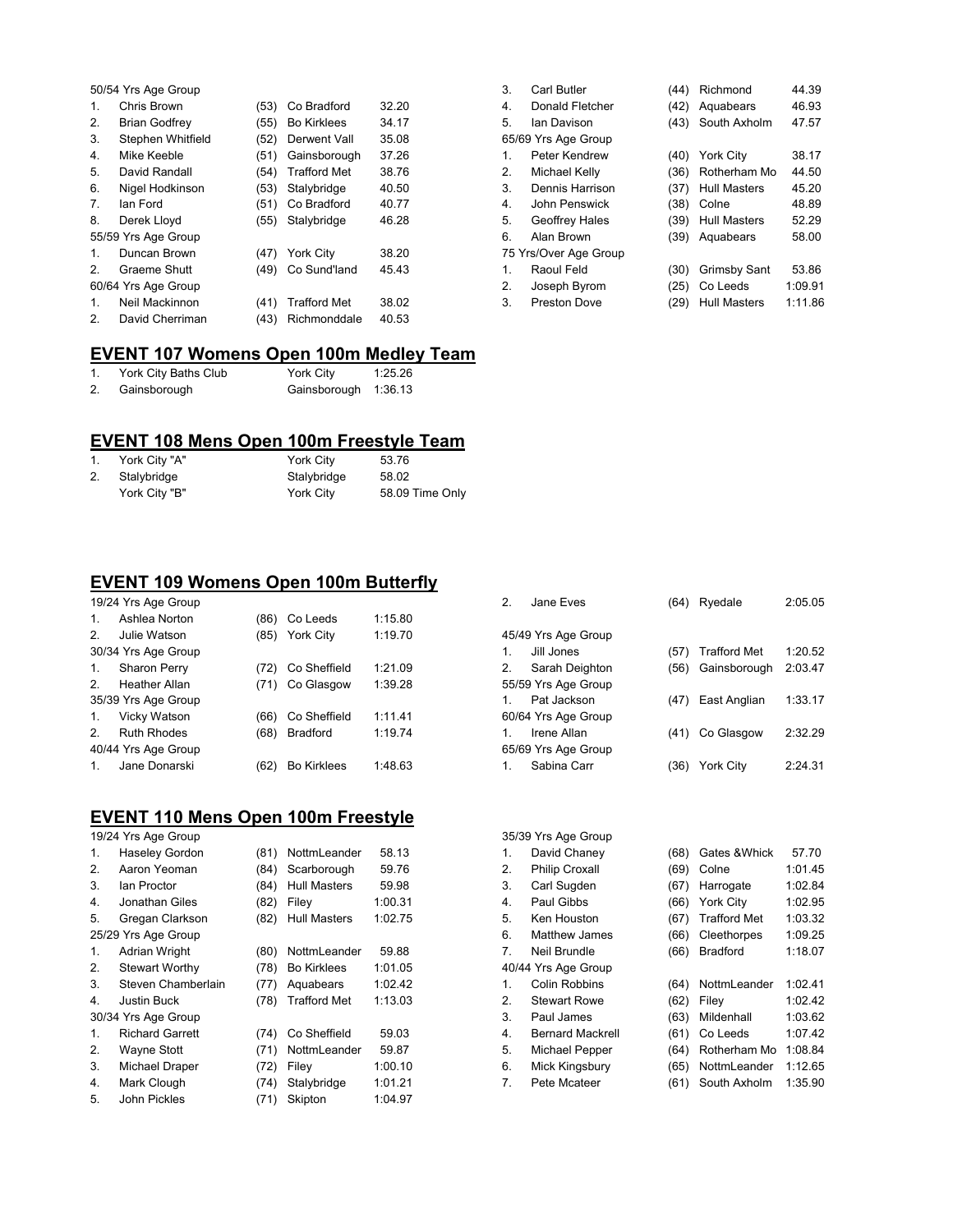|    | 45/49 Yrs Age Group  |      |                     |         |  |  |
|----|----------------------|------|---------------------|---------|--|--|
| 1. | Mark Jones           | (60) | Everton             | 1:02.37 |  |  |
| 2. | lan Harman           | (59) | <b>Hull Masters</b> | 1:03.60 |  |  |
| 3. | Stephen Wynn         | (57) | York City           | 1:03.62 |  |  |
| 4. | Paul Ormerod         | (58) | Co Wakefield        | 1:04.35 |  |  |
| 5. | Graham Acton         | (59) | <b>Bradford</b>     | 1:04.45 |  |  |
| 6. | Rob Woodcock         | (57) | Wetherby            | 1:06.03 |  |  |
| 7. | lan Brown            | (60) | <b>Trafford Met</b> | 1:08.94 |  |  |
| 8. | Jon Palmer           | (60) | Wetherby            | 1:13.51 |  |  |
| 9. | John Callagan        | (58) | <b>Trafford Met</b> | 1:13.99 |  |  |
|    | 50/54 Yrs Age Group  |      |                     |         |  |  |
| 1. | <b>Brian Godfrey</b> | (55) | <b>Bo Kirklees</b>  | 1:03.69 |  |  |
| 2. | Paul Ibbotson        | (54) | Wetherby            | 1:05.40 |  |  |
| 3. | <b>Ray Butters</b>   | (51) | Richmonddale        | 1:06.47 |  |  |
| 4. | David Randall        | (54) | <b>Trafford Met</b> | 1:12.10 |  |  |
| 5. | Derek Lloyd          | (55) | Stalybridge         | 1:15.89 |  |  |
| 6. | lan Ford             | (51) | Co Bradford         | 1:16.70 |  |  |
| 7. | Peter Todd           | (51) | Howe Br'ge M        | 1:17.72 |  |  |

# **EVENT 111 Womens Open 50m Freestyle**

|                  | 19/24 Yrs Age Group   |      |                     |       |  |  |
|------------------|-----------------------|------|---------------------|-------|--|--|
| 1.               | <b>Claire Burgess</b> | (82) | NottmLeander        | 32.08 |  |  |
| 2.               | <b>Holly Gordon</b>   | (84) | NottmLeander        | 32.26 |  |  |
|                  | 25/29 Yrs Age Group   |      |                     |       |  |  |
| 1.               | Louise Connell        | (80) | NottmLeander        | 32.45 |  |  |
| 2.               | Alice Temple          | (79) | Co Leeds            | 34.36 |  |  |
| 3.               | Clare Burgon          | (78) | York City           | 35.36 |  |  |
| $\overline{4}$ . | Michelle Morris       | (80) | Wetherby            | 36.28 |  |  |
|                  | 30/34 Yrs Age Group   |      |                     |       |  |  |
| 1.               | Emma Blower           | (71) | <b>Trafford Met</b> | 32.92 |  |  |
| 2.               | Claire Syme           | (73) | Richmonddale        | 33.01 |  |  |
| 3.               | Lynda Devanny         | (72) | <b>Bradford</b>     | 37.15 |  |  |
| 4.               | <b>Heather Allan</b>  | (71) | Co Glasgow          | 37.99 |  |  |
| 5.               | Dawn Doughty          | (71) | Gainsborough        | 43.32 |  |  |
|                  | 35/39 Yrs Age Group   |      |                     |       |  |  |
| 1.               | Lynne Dawson          | (67) | Chapeltown          | 30.76 |  |  |
| 2.               | <b>Tracie Gorst</b>   | (68) | <b>Trafford Met</b> | 31.25 |  |  |
| 3.               | <b>Ruth Rhodes</b>    | (68) | <b>Bradford</b>     | 32.04 |  |  |
| $\overline{4}$ . | Denise Rymer          | (68) | York City           | 33.98 |  |  |
| 5.               | <b>Fiona Harris</b>   | (69) | Wetherby            | 34.78 |  |  |
| 6.               | Sue Berry             | (66) | South Axholm        | 34.87 |  |  |
| 7.               | Deborah Lansley-hogg  | (67) | <b>Lindum Mink</b>  | 35.30 |  |  |
| 8.               | Anna Nicholson        | (70) | York City           | 35.88 |  |  |
| 9.               | Maggie Evans          | (67) | <b>Bradford</b>     | 35.98 |  |  |
|                  | 40/44 Yrs Age Group   |      |                     |       |  |  |
| 1.               | Roberta Barker        | (65) | Richmonddale        | 32.35 |  |  |
| 2.               | Carolyn Irvine        | (63) | <b>Bo Kirklees</b>  | 33.11 |  |  |
| 2.               | Jacqueline Robinson   | (62) | York City           | 33.11 |  |  |
| 4                | Julie Hirst           | (65) | South Axholm        | 33.38 |  |  |
| 5.               | Audrey Brown          | (63) | Spondon             | 33.45 |  |  |

# **EVENT 112 Mens Open 50m Butterfly**

|                     | 19/24 Yrs Age Group  |      |                     |       |  |  |
|---------------------|----------------------|------|---------------------|-------|--|--|
| $\mathbf{1}$ .      | Alistair Mills       | (85) | Scarborough         | 28.30 |  |  |
| 2.                  | Nicholas Harman      | (84) | <b>Hull Masters</b> | 30.93 |  |  |
| 3.                  | <b>Stevie Vance</b>  | (85) | Stalybridge         | 31.46 |  |  |
| 4                   | Ian Proctor          | (84) | <b>Hull Masters</b> | 32.06 |  |  |
| 25/29 Yrs Age Group |                      |      |                     |       |  |  |
| 1.                  | <b>Adrian Wright</b> | (80) | NottmLeander        | 28.55 |  |  |
| 2.                  | Kevin Nicholas       | (77) | Donc Dartes         | 29.07 |  |  |
| 3.                  | Paul Wainwright      | (78) | <b>York City</b>    | 31.16 |  |  |
|                     |                      |      |                     |       |  |  |

| 8. | Paul Wadsworth        | (54) | <b>Trafford Met</b> | 1:18.53 |
|----|-----------------------|------|---------------------|---------|
|    | 55/59 Yrs Age Group   |      |                     |         |
| 1. | Duncan Brown          | (47) | <b>York City</b>    | 1:06.12 |
| 2. | Alan Rowson           | (49) | <b>Trafford Met</b> | 1:09.63 |
| 3. | <b>Brian Taylor</b>   | (50) | Doncaster Ma        | 1:12.06 |
| 4. | <b>Stuart Gordon</b>  | (48) | NottmLeander        | 1:20.25 |
| 5. | Steven Eddison        | (49) | Co Bradford         | 1:27.36 |
|    | 60/64 Yrs Age Group   |      |                     |         |
| 1. | David Cherriman       | (43) | Richmonddale        | 1:10.78 |
| 2. | Donald Fletcher       | (42) | Aquabears           | 1:15.59 |
|    | 65/69 Yrs Age Group   |      |                     |         |
| 1. | John Ward             | (37) | Sheffield C         | 1:16.55 |
| 2. | Dennis Harrison       | (37) | <b>Hull Masters</b> | 1:25.11 |
| 3. | Colin Sage            | (36) | <b>Hull Masters</b> | 1:25.28 |
| 4. | <b>Brian Garvey</b>   | (37) | <b>Hull Masters</b> | 1:29.85 |
|    | 75 Yrs/Over Age Group |      |                     |         |
| 1. | Raoul Feld            | (30) | Grimsby Sant        | 1:46.43 |
| 2. | <b>Preston Dove</b>   | (29) | <b>Hull Masters</b> | 2:24.41 |

| 6. | Julie Dimaline            | (62) | <b>Hull Masters</b> | 42.09 |
|----|---------------------------|------|---------------------|-------|
| 7. | <b>Beverley Webb</b>      | (64) | South Axholm        | 43.13 |
|    | 45/49 Yrs Age Group       |      |                     |       |
| 1. | Angela Jackson            | (60) | Co Sheffield        | 33.08 |
| 2. | Jill Jones                | (57) | <b>Trafford Met</b> | 33.34 |
| 3. | Julie Rawson              | (60) | South Axholm        | 39.24 |
| 4. | Maggie Thompson           | (59) | <b>Bo Kirklees</b>  | 41.99 |
| 4. | Sarah Deighton            | (56) | Gainsborough        | 41.99 |
|    | 50/54 Yrs Age Group       |      |                     |       |
| 1. | Sally Shields             | (54) | <b>Bo Kirklees</b>  | 34.97 |
| 2. | Wendy Offord              | (54) | <b>Bo Kirklees</b>  | 37.46 |
| 3. | Diana Kaye                | (53) | <b>Bo Kirklees</b>  | 39.89 |
| 4. | Jackie Hughes             | (53) | Lindum Mink         | 45.33 |
|    | 55/59 Yrs Age Group       |      |                     |       |
| 1. | Carol Brown               | (47) | York City           | 37.54 |
| 2. | <b>Shirley Hinchliffe</b> | (46) | South Axholm        | 42.08 |
| 3. | Gill Vinten               | (46) | Filey               | 42.83 |
| 4. | Aileen Ibbotson           | (50) | Co Bradford         | 43.82 |
| 5. | Jean Hiatt                | (47) | Spondon             | 48.18 |
| 6. | <b>Bridget Rickwood</b>   | (47) | <b>Bo Kirklees</b>  | 50.27 |
|    | 60/64 Yrs Age Group       |      |                     |       |
| 1. | Jeane Robertson           | (44) | Richmonddale        | 47.74 |
| 2. | Irene Allan               | (41) | Co Glasgow          | 52.91 |
|    | 70/74 Yrs Age Group       |      |                     |       |
| 1. | <b>Betty Grayson</b>      | (35) | <b>Hull Masters</b> | 50.82 |
| 2. | Sheila Brown              | (34) | York City           | 52.80 |
| 3. | Pauline Brand             | (33) | Gainsborough        | 55.66 |
| 4. | <b>Audrey Smith</b>       | (32) | Aquabears           | 59.97 |
|    | 75 Yrs/Over Age Group     |      |                     |       |
| 1. | Pat Baxter                | (30) | York City           | 49.36 |
|    |                           |      |                     |       |

| 35/39 Yrs Age Group |                      |      |                   |       |
|---------------------|----------------------|------|-------------------|-------|
| $\mathbf{1}$ .      | David Chaney         | (68) | Gates & Whick     | 28.20 |
| 2.                  | Simon Latham         |      | (67) South Axholm | 31.80 |
| 3.                  | Paul Gibbs           |      | (66) York City    | 31.99 |
| 4.                  | <b>Bob Whittaker</b> | (70) | Colne             | 33.23 |
| 5.                  | Chris Shepard        | (69) | Nottm Leande      | 33.38 |
| 6.                  | <b>Neil Brundle</b>  | (66) | <b>Bradford</b>   | 44.86 |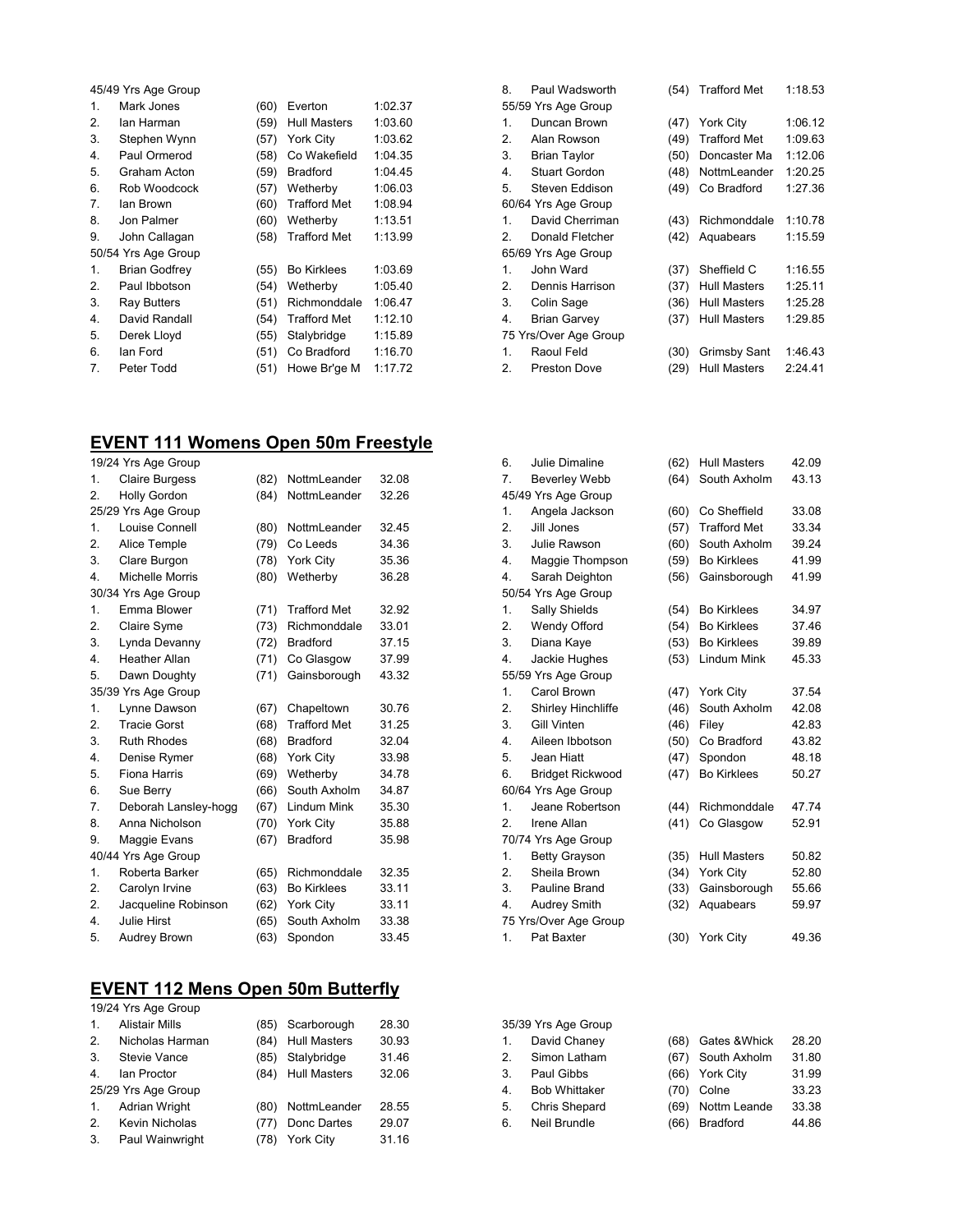|                | 40/44 Yrs Age Group     |      |                    |       |
|----------------|-------------------------|------|--------------------|-------|
| 1.             | Peter Abell             | (64) | Nottm Leande       | 28.61 |
| 2.             | <b>Steve Goodhall</b>   | (65) | <b>Matlock</b>     | 30.92 |
| 3.             | <b>Matthew Grant</b>    | (64) | Gates & Whick      | 30.99 |
| 4.             | Paul James              | (63) | Mildenhall         | 31.89 |
| 5.             | <b>Stewart Rowe</b>     | (62) | Filey              | 32.52 |
| 6.             | Michael Pepper          | (64) | Rotherham Mo       | 32.80 |
| 7.             | <b>Bernard Mackrell</b> | (61) | Co Leeds           | 33.53 |
| 8.             | Jari Goddard            | (63) | Gainsborough       | 33.59 |
| 9.             | John Boddy              | (63) | Harrogate          | 44.68 |
|                | 45/49 Yrs Age Group     |      |                    |       |
| $\mathbf{1}$ . | Paul Ormerod            | (58) | Co Wakefield       | 29.88 |
| 2.             | lan Harman              | (59) | Hull Masters       | 31.13 |
| 3.             | Graham Platt            | (58) | Stalybridge        | 31.95 |
| 4.             | Kevan Brown             | (60) | <b>Bo Kirklees</b> | 32.32 |
| 5.             | Mark Jones              | (60) | Everton            | 33.49 |
| 6.             | Tom Dean                | (56) | Aquabears          | 33.52 |
|                | 50/54 Yrs Age Group     |      |                    |       |
| $\mathbf{1}$ . | Chris Brown             | (53) | Co Bradford        | 30.62 |
| 2.             | <b>Brian Godfrey</b>    | (55) | <b>Bo Kirklees</b> | 31.76 |

| Stephen Whitfield   | (52) | Derwent Vall        | 34.74 |
|---------------------|------|---------------------|-------|
| Ray Butters         | (51) | Richmonddale        | 35.74 |
| Derek Lloyd         | (55) | Stalybridge         | 38.03 |
| 55/59 Yrs Age Group |      |                     |       |
| Duncan Brown        | (47) | <b>York City</b>    | 33.68 |
| Thomas Kelleher     | (49) | Howe Br'ge M        | 36.09 |
| Godfrey Green       | (49) | Gainsborough        | 38.55 |
| Graeme Shutt        | (49) | Co Sund'land        | 40.32 |
| Steven Eddison      | (49) | Co Bradford         | 44.56 |
| Stuart Gordon       | (48) | NottmLeander        | 47.03 |
| 60/64 Yrs Age Group |      |                     |       |
| Neil Mackinnon      | (41) | <b>Trafford Met</b> | 33.49 |
| David Cherriman     | (43) | Richmonddale        | 35.29 |
| Carl Butler         | (44) | Richmond            | 41.14 |
| lan Davison         | (43) | South Axholm        | 47.50 |
| Donald Fletcher     | (42) | Aquabears           | 47.86 |
| 65/69 Yrs Age Group |      |                     |       |
| John Ward           | (37) | Sheffield C         | 40.20 |
| Dennis Harrison     | (37) | <b>Hull Masters</b> | 42.93 |
|                     |      |                     |       |

### **EVENT 113 Womens Open 100m Freestyle Team**

| 1              | <b>Bo Kirklees</b>   | <b>Bo Kirklees</b>   | 1:03.67 |
|----------------|----------------------|----------------------|---------|
| 2.             | York City Baths Club | York City            | 1:03.99 |
| 3.             | South Axholme Sharks | South Axholm 1:04.25 |         |
| 4 <sup>1</sup> | Gainsborough         | Gainsborough 1:22.29 |         |
|                |                      |                      |         |

#### **EVENT 114 Mens 4x1L. MEDLEY TEAM**

| 1. | York City "A"                | York City           | 58.93   |
|----|------------------------------|---------------------|---------|
| 2. | <b>Trafford Metro Bor SC</b> | <b>Trafford Met</b> | 59.08   |
| 3. | Wetherby                     | Wetherby            | 59.56   |
| 4. | Nottingham Leander SC        | NottmLeander        | 1:03.38 |
| 5. | Gainsborough SC              | Gainsborough        | 1:04.32 |
| 6. | Aquabears Of Rochdale        | Aquabears           | 1:04.77 |
| 7. | South Axholme Sharks S       | South Axholm        | 1:08.94 |

# **EVENT 115 Womens Open 100m Backstroke**

|                | 19/24 Yrs Age Group     |      |                     |         |
|----------------|-------------------------|------|---------------------|---------|
| 1.             | <b>Claire Burgess</b>   | (82) | NottmLeander        | 1:20.89 |
| 2.             | Kathryn Dimaline        | (85) | <b>Hull Masters</b> | 1:27.83 |
|                | 25/29 Yrs Age Group     |      |                     |         |
| 1.             | <b>Heather Hudson</b>   | (80) | Aquabears           | 1:14.84 |
| 2.             | Alice Temple            | (79) | Co Leeds            | 1:32.10 |
| 3.             | Naomi Henson            | (76) | Gainsborough        | 2:00.64 |
|                | 30/34 Yrs Age Group     |      |                     |         |
| 1.             | <b>Allyson Williams</b> | (75) | <b>York City</b>    | 1:19.85 |
| 2.             | Katie Holleran          | (73) | NottmLeander        | 1:25.16 |
| 3.             | Dawn Doughty            | (71) | Gainsborough        | 1:56.45 |
|                | 35/39 Yrs Age Group     |      |                     |         |
| $\mathbf{1}$ . | Vicky Watson            | (66) | Co Sheffield        | 1:15.39 |
| 2.             | <b>Tracie Gorst</b>     | (68) | <b>Trafford Met</b> | 1:15.66 |
| 3.             | Lynne Dawson            | (67) | Chapeltown          | 1:23.40 |
| 4.             | <b>Kirsten Durrans</b>  | (67) | <b>Bo Kirklees</b>  | 1:32.07 |

## **EVENT 116 Mens Open 100m IM**

|                | 19/24 Yrs Age Group  |                   |         |
|----------------|----------------------|-------------------|---------|
| 1 <sub>1</sub> | Ian Proctor          | (84) Hull Masters | 1:11.25 |
| 2.             | Daniel Shilley       | (85) Stalybridge  | 1:11.43 |
| $\mathcal{S}$  | Stevie Vance         | (85) Stalybridge  | 1:12.79 |
|                | 25/29 Yrs Age Group  |                   |         |
| 1 <sub>1</sub> | <b>Richard Smith</b> | (77) York City    | 1:02.92 |
| 2.             | Adrian Wright        | (80) NottmLeander | 1:05.86 |

|    | 40/44 Yrs Age Group  |      |                    |         |
|----|----------------------|------|--------------------|---------|
| 1. | Carolyn Irvine       | (63) | <b>Bo Kirklees</b> | 1:22.01 |
| 2. | Julie Hirst          | (65) | South Axholm       | 1:39.05 |
| 3. | <b>Beverley Webb</b> | (64) | South Axholm       | 1:53.79 |
|    | 50/54 Yrs Age Group  |      |                    |         |
| 1. | Wendy Offord         | (54) | <b>Bo Kirklees</b> | 1:39.78 |
| 2. | Jackie Hughes        | (53) | Lindum Mink        | 1:41.26 |
|    | 55/59 Yrs Age Group  |      |                    |         |
| 1. | Pat Jackson          | (47) | East Anglian       | 1:37.17 |
| 2. | Shirley Hinchliffe   | (46) | South Axholm       | 1:53.15 |
| 3. | <b>Gill Vinten</b>   | (46) | Filey              | 1:55.99 |
|    | 60/64 Yrs Age Group  |      |                    |         |
| 1. | Jeane Robertson      | (44) | Richmonddale       | 2:04.13 |
|    | 70/74 Yrs Age Group  |      |                    |         |
| 1. | Audrey Smith         | (32) | Aquabears          | 2:13.93 |
| 2. | Pauline Brand        | (33) | Gainsborough       | 2:27.29 |
|    |                      |      |                    |         |
|    |                      |      |                    |         |
|    |                      |      |                    |         |
|    |                      |      |                    |         |

| 3. | Kevin Nicholas        | (77) Donc Dartes | 1:07.04 |
|----|-----------------------|------------------|---------|
| 4  | Darren Jackson        | (77) Wetherby    | 1:11.68 |
| 5. | <b>Stewart Worthy</b> | (78) Bo Kirklees | 1:12.76 |
| 6. | Paul Wainwright       | (78) York City   | 1:15.73 |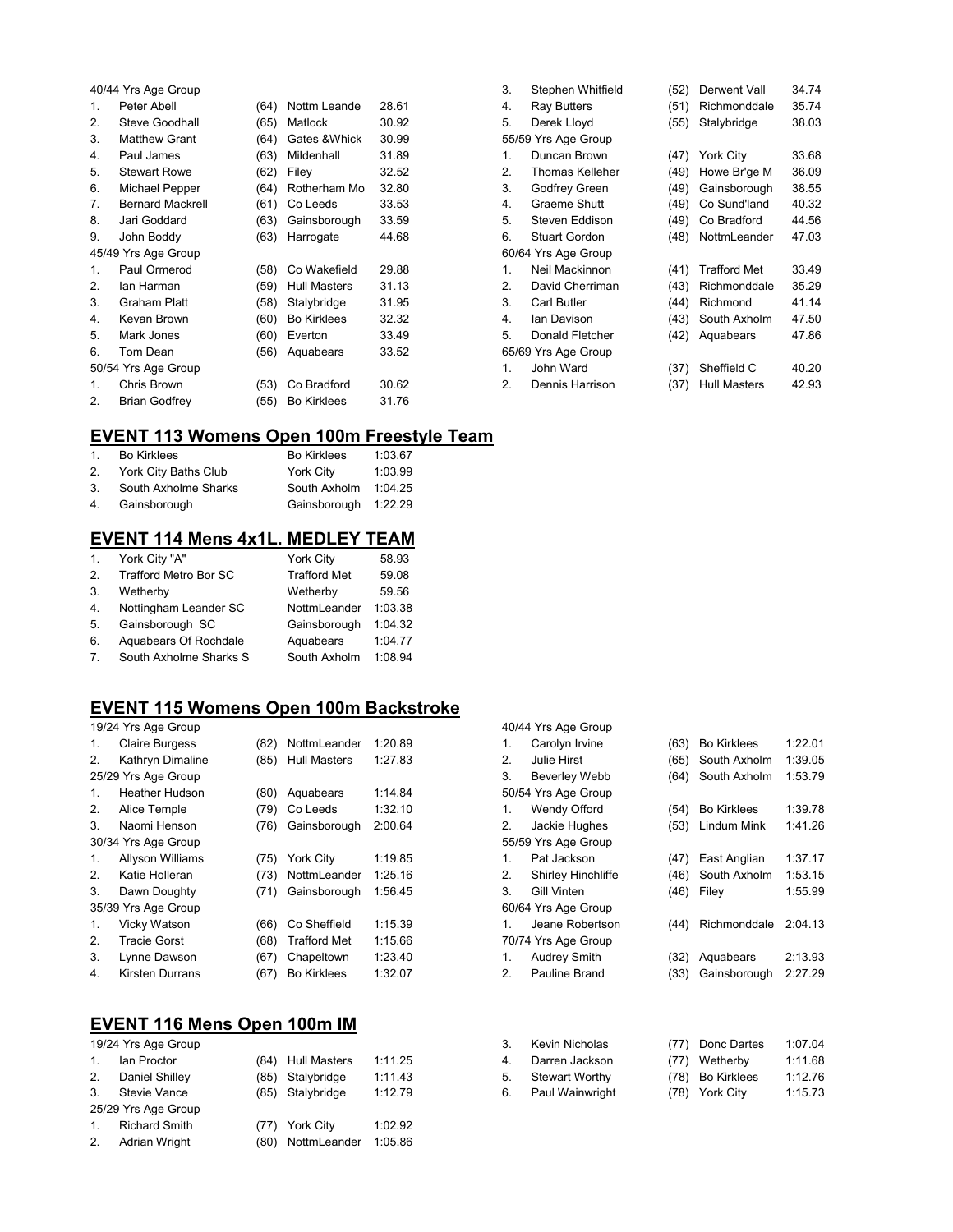| 30/34 Yrs Age Group   |      |                     |         |
|-----------------------|------|---------------------|---------|
| David Rees            | (73) | Stalybridge         | 1:07.44 |
| <b>Steve Lister</b>   | (75) | York City           | 1:11.00 |
| John Pickles          | (71) | Skipton             | 1:17.46 |
| 35/39 Yrs Age Group   |      |                     |         |
| lan Hardern           | (69) | <b>Trafford Met</b> | 1:07.41 |
| Ken Houston           | (67) | <b>Trafford Met</b> | 1:11.76 |
| <b>Philip Croxall</b> | (69) | Colne               | 1:12.93 |
| lan Harris            | (66) | Wetherby            | 1:13.46 |
| Andy Hall             | (67) | Co Sheffield        | 1:14.39 |
| <b>Bob Whittaker</b>  | (70) | Colne               | 1:18.56 |
| Neil Brundle          | (66) | <b>Bradford</b>     | 1:32.57 |
| 40/44 Yrs Age Group   |      |                     |         |
| Mark Greenwood        | (62) | Aquabears           | 1:12.82 |
| Tony Fawthrop         | (62) | <b>Bo Kirklees</b>  | 1:14.67 |
| Colin Robbins         | (64) | NottmLeander        | 1:15.33 |
| <b>Matthew Grant</b>  | (64) | Gates & Whick       | 1:15.58 |
| Mick Kingsbury        | (65) | NottmLeander        | 1:25.25 |
| Paul Edgar            | (65) | South Axholm        | 1:27.42 |
| <b>Nick Overton</b>   | (62) | <b>Bo Kirklees</b>  | 1:32.62 |
| 45/49 Yrs Age Group   |      |                     |         |
| <b>Graham Platt</b>   | (58) | Stalybridge         | 1:13.44 |
| Graham Acton          | (59) | <b>Bradford</b>     | 1:13.59 |
| Mark Jones            | (60) | Everton             | 1:14.61 |
|                       |      |                     |         |
|                       |      |                     |         |

# **EVENT 201 Mens Open 200m Freestyle**

|                     | 19/24 Yrs Age Group   |      |                      |            |  |
|---------------------|-----------------------|------|----------------------|------------|--|
| 1.                  | Omar Hussain          | (86) | Co Bradford          | 2:02.01    |  |
| 2.                  | Aaron Yeoman          | (84) | Scarborough          | 2:06.47    |  |
| 3.                  | Jonathan Giles        | (82) | Filey                | 2:15.00    |  |
| 4.                  | Gregan Clarkson       | (82) | Hull Masters         | 2:16.22    |  |
|                     | 25/29 Yrs Age Group   |      |                      |            |  |
| $\mathbf{1}$        | Steven Chamberlain    | (77) | Aquabears            | 2:19.35    |  |
| 2.                  | <b>Richard Smith</b>  | (77) | York City            | 2:22.77    |  |
| 3.                  | Paul Wainwright       | (78) | York City            | 2:23.00    |  |
|                     | James Stannard        | (80) | Sheffield C          | <b>DNC</b> |  |
|                     | 30/34 Yrs Age Group   |      |                      |            |  |
| 1.                  | Mark Clough           | (74) | Stalybridge          | 2:20.25    |  |
| 2.                  | <b>Steve Lister</b>   | (75) | York City            | 2:20.62    |  |
| 3.                  | John Pickles          | (71) | Skipton              | 2:23.21    |  |
|                     | 35/39 Yrs Age Group   |      |                      |            |  |
| 1.                  | <b>Philip Croxall</b> | (69) | Colne                | 2:19.42    |  |
| 2.                  | Paul Gibbs            | (66) | York City            | 2:25.80    |  |
| 3.                  | Matthew James         | (66) | Cleethorpes          | 2:32.28    |  |
|                     | 40/44 Yrs Age Group   |      |                      |            |  |
| 1.                  | <b>Stewart Rowe</b>   | (62) | Filey                | 2:20.18    |  |
| 2.                  | Paul James            | (63) | Mildenhall           | 2:28.53    |  |
| 3.                  | Michael Pepper        | (64) | Rotherham Mo 2:28.64 |            |  |
| 4.                  | Paul Edgar            | (65) | South Axholm         | 2:58.14    |  |
| 45/49 Yrs Age Group |                       |      |                      |            |  |

## **EVENT 202 Womens Open 100m Breaststroke**

|                | 19/24 Yrs Age Group  |      |                      |         |
|----------------|----------------------|------|----------------------|---------|
| $\mathbf{1}$   | Leanne Wilson        |      | (82) Scarborough     | 1:31.91 |
|                | 25/29 Yrs Age Group  |      |                      |         |
| $\mathbf{1}$ . | Roberta Gordon       | (79) | NottmLeander 1:29.32 |         |
|                | 30/34 Yrs Age Group  |      |                      |         |
| $\mathbf{1}$ . | <b>Karen Driver</b>  |      | (71) Colne           | 1:30.52 |
| 2.             | Emma Blower          | (71) | <b>Trafford Met</b>  | 1:31.16 |
| 3.             | <b>Heather Allan</b> | (71) | Co Glasgow           | 1:44.30 |

| 5.               | Rob Woodcock        | (57) | Wetherby            | 1:15.15 |       |
|------------------|---------------------|------|---------------------|---------|-------|
| 6.               | lan Brown           | (60) | <b>Trafford Met</b> | 1:23.32 |       |
|                  | 50/54 Yrs Age Group |      |                     |         |       |
| $\mathbf{1}$     | Chris Brown         | (53) | Co Bradford         | 1:13.28 |       |
| 2.               | Stephen Whitfield   | (52) | Derwent Vall        | 1:16.79 |       |
| 3.               | <b>Ray Butters</b>  | (51) | Richmonddale        | 1:20.31 |       |
| $\overline{4}$ . | lan Ford            | (51) | Co Bradford         | 1:32.08 |       |
|                  | Paul Wadsworth      | (54) | <b>Trafford Met</b> | DO      | SL-2L |
|                  | 55/59 Yrs Age Group |      |                     |         |       |
| $\mathbf{1}$ .   | <b>Brian Taylor</b> | (50) | Doncaster Ma        | 1:21.36 |       |
| 2.               | Godfrey Green       | (49) | Gainsborough        | 1:26.81 |       |
| 3.               | Graeme Shutt        | (49) | Co Sund'land        | 1:33.45 |       |
| 4.               | Steven Eddison      | (49) | Co Bradford         | 1:36.95 |       |
|                  | 60/64 Yrs Age Group |      |                     |         |       |
| $\mathbf{1}$ .   | Neil Mackinnon      | (41) | <b>Trafford Met</b> | 1:19.53 |       |
| 2.               | David Cherriman     | (43) | Richmonddale        | 1:22.25 |       |
| 3.               | Carl Butler         | (44) | Richmond            | 1:31.46 |       |
| 4.               | Donald Fletcher     | (42) | Aquabears           | 1:37.46 |       |
| 5.               | lan Davison         | (43) | South Axholm        | 1:41.66 |       |
|                  | 65/69 Yrs Age Group |      |                     |         |       |
| $\mathbf{1}$ .   | Colin Sage          | (36) | Hull Masters        | 1:38.80 |       |
| 2.               | Dennis Harrison     | (37) | <b>Hull Masters</b> | 1:39.93 |       |
| 3.               | John Penswick       | (38) | Colne               | 1:42.84 |       |
| 4.               | Michael Kelly       | (36) | Rotherham Mo        | 1:47.40 |       |
| 5.               | <b>Brian Garvey</b> | (37) | <b>Hull Masters</b> | 1:50.22 |       |
|                  |                     |      |                     |         |       |

| 1. | Mark Jones            | (60) | Everton             | 2:22.91 |
|----|-----------------------|------|---------------------|---------|
| 2. | Max Roberts           | (60) | Spondon             | 3:29.30 |
|    |                       |      |                     |         |
|    | 50/54 Yrs Age Group   |      |                     |         |
| 1. | Chris Brown           | (53) | Co Bradford         | 2:24.58 |
| 2. | <b>Ray Butters</b>    | (51) | Richmonddale        | 2:28.29 |
| 3. | Paul Ibbotson         | (54) | Wetherby            | 2:32.79 |
| 4. | David Randall         | (54) | <b>Trafford Met</b> | 2:39.70 |
| 5. | Peter Todd            | (51) | Howe Br'ge M        | 2:56.25 |
| 6. | Paul Wadsworth        | (54) | <b>Trafford Met</b> | 2:57.30 |
|    | 55/59 Yrs Age Group   |      |                     |         |
| 1. | <b>Stuart Gordon</b>  | (48) | NottmLeander        | 2:56.41 |
|    | 60/64 Yrs Age Group   |      |                     |         |
| 1. | David Cherriman       | (43) | Richmonddale        | 2:37.13 |
| 2. | Donald Fletcher       | (42) | Aquabears           | 2:48.87 |
| 3. | lan Davison           | (43) | South Axholm        | 3:33.21 |
|    | 65/69 Yrs Age Group   |      |                     |         |
| 1. | John Ward             | (37) | Sheffield C         | 2:59.83 |
| 2. | Colin Sage            | (36) | Hull Masters        | 3:16.47 |
| 3. | <b>Brian Garvey</b>   | (37) | Hull Masters        | 3:27.13 |
| 4. | Michael Kelly         | (36) | Rotherham Mo        | 3:35.51 |
|    | 75 Yrs/Over Age Group |      |                     |         |
| 1. | <b>Preston Dove</b>   | (29) | <b>Hull Masters</b> | 5:17.82 |
|    |                       |      |                     |         |

|              | 35/39 Yrs Age Group    |                   |         |
|--------------|------------------------|-------------------|---------|
| $1_{\cdots}$ | Tarn Whitworth         | (67) Bradford     | 1:28.63 |
| 2.           | Lynne Dawson           | (67) Chapeltown   | 1:31.25 |
| 3.           | <b>Kirsten Durrans</b> | (67) Bo Kirklees  | 1:34.57 |
| 4.           | Sue Berry              | (66) South Axholm | 1:37.83 |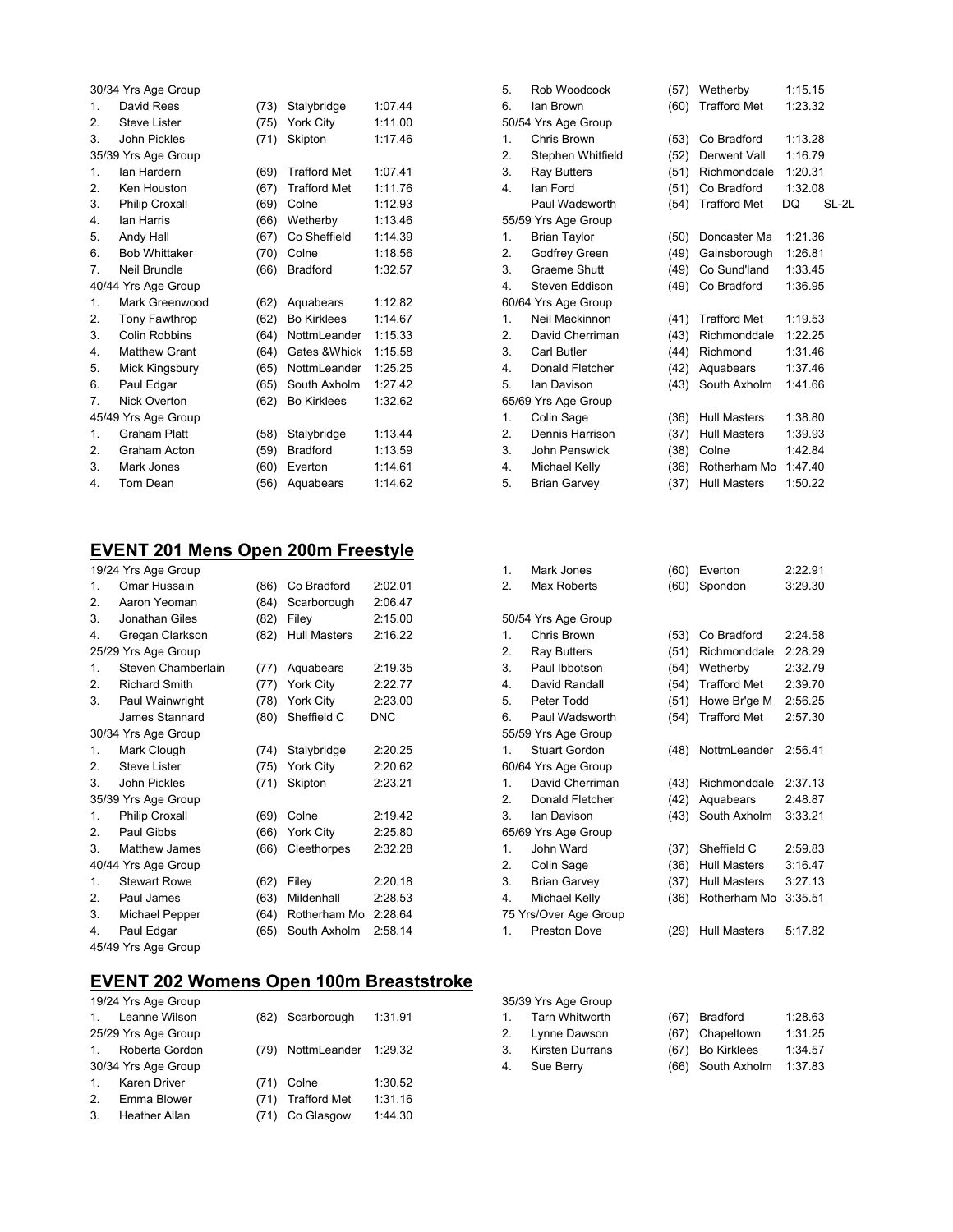|                     | 40/44 Yrs Age Group  |      |                    |         |  |  |
|---------------------|----------------------|------|--------------------|---------|--|--|
| 1.                  | Jacqueline Robinson  | (62) | York City          | 1:30.96 |  |  |
| 2.                  | Roberta Barker       | (65) | Richmonddale       | 1:30.99 |  |  |
| 3.                  | Jane Eves            | (64) | Ryedale            | 1:39.67 |  |  |
| 4.                  | Julie Hirst          | (65) | South Axholm       | 1:46.18 |  |  |
| 5.                  | <b>Beverley Webb</b> | (64) | South Axholm       | 1:48.30 |  |  |
| 45/49 Yrs Age Group |                      |      |                    |         |  |  |
| $\mathbf{1}$ .      | Judith Barton        | (56) | Bournem'th D       | 1:38.88 |  |  |
| 2.                  | Julie Rawson         | (60) | South Axholm       | 1:46.01 |  |  |
| 3.                  | Sarah Deighton       | (56) | Gainsborough       | 1:51.52 |  |  |
|                     | 50/54 Yrs Age Group  |      |                    |         |  |  |
| 1.                  | Jennifer Merritt     | (51) | Spondon            | 1:25.95 |  |  |
| 2.                  | Sally Shields        | (54) | <b>Bo Kirklees</b> | 1:32.33 |  |  |

| 3.          | Jackie Hughes           | (53) | Lindum Mink         | 1:35.85 |
|-------------|-------------------------|------|---------------------|---------|
| 4.          | Diana Kaye              | (53) | <b>Bo Kirklees</b>  | 1:48.70 |
|             | 55/59 Yrs Age Group     |      |                     |         |
| 1.          | Pat Jackson             | (47) | East Anglian        | 1:45.51 |
| 2.          | Shirley Hinchliffe      | (46) | South Axholm        | 1:59.70 |
| 3.          | <b>Bridget Rickwood</b> | (47) | <b>Bo Kirklees</b>  | 2:09.01 |
|             | 60/64 Yrs Age Group     |      |                     |         |
| 1.          | Jeane Robertson         | (44) | Richmonddale        | 2:05.32 |
|             | 70/74 Yrs Age Group     |      |                     |         |
| $\mathbf 1$ | Myrna Taylor            | (33) | Blackpool           | 1:57.71 |
| 2.          | <b>Betty Grayson</b>    | (35) | <b>Hull Masters</b> | 2:19.51 |
| 3.          | Pauline Brand           | (33) | Gainsborough        | 2:34.32 |

# **EVENT 203 Mens 25/29 Yrs 100m Medley Team**

|    | Stalybridge SC        | Stalybridge          | 56.45 |
|----|-----------------------|----------------------|-------|
| 2. | York City "A"         | York City            | 57.04 |
| 3. | Nottingham Leander SC | NottmLeander 1:00.85 |       |

### **EVENT 204 Womens Open 100m Freestyle Team**

|    | York City Baths Club          | York City | 1:02.41                        |
|----|-------------------------------|-----------|--------------------------------|
| 2. | <b>Bradford Swimming Club</b> | Bradford  | 1:02.57                        |
|    | Nottingham Leander            |           | NottmLeander 1:03.30 Time Only |

## **EVENT 205 Mens Open 50m Breaststroke**

|                | 19/24 Yrs Age Group   |      |                     |       |     |  |
|----------------|-----------------------|------|---------------------|-------|-----|--|
| 1.             | Haseley Gordon        | (81) | NottmLeander        | 33.22 |     |  |
| 2.             | Nicholas Jones        | (85) | Chapeltown          | 34.80 |     |  |
| 3.             | Daniel Shilley        | (85) | Stalybridge         | 34.99 |     |  |
| 4.             | <b>Ian Proctor</b>    | (84) | <b>Hull Masters</b> | 36.31 |     |  |
|                | 25/29 Yrs Age Group   |      |                     |       |     |  |
| 1.             | Adrian Wright         | (80) | NottmLeander        | 32.72 |     |  |
| 2.             | Kevin Nicholas        | (77) | Donc Dartes         | 33.54 |     |  |
| 3.             | <b>Stewart Worthy</b> | (78) | <b>Bo Kirklees</b>  | 35.37 |     |  |
| 4.             | <b>Justin Buck</b>    | (78) | <b>Trafford Met</b> | 42.23 |     |  |
|                | Gareth Unsworth       | (79) | Stalybridge         | DQ    | ST- |  |
|                | 30/34 Yrs Age Group   |      |                     |       |     |  |
| $\mathbf{1}$ . | John Cheshire         | (72) | Scarborough         | 33.64 |     |  |
| 2.             | Mark Clough           | (74) | Stalybridge         | 35.48 |     |  |
| 3.             | S Morris              | (72) | Gainsborough        | 40.45 |     |  |
|                | 35/39 Yrs Age Group   |      |                     |       |     |  |
| 1.             | lan Harris            | (66) | Wetherby            | 35.51 |     |  |
| 2.             | Ken Houston           | (67) | <b>Trafford Met</b> | 36.02 |     |  |
| 3.             | Matthew James         | (66) | Cleethorpes         | 38.10 |     |  |
| 4.             | <b>Bob Whittaker</b>  | (70) | Colne               | 39.37 |     |  |
| 5.             | Adrian Hawley         | (68) | Thorne              | 45.50 |     |  |
|                | 40/44 Yrs Age Group   |      |                     |       |     |  |
| 1.             | N Sykes               | (63) | Thorne              | 34.85 |     |  |
| 2.             | Graham Johnson        | (64) | Gainsborough        | 37.91 |     |  |
| 3.             | Michael Pepper        | (64) | Rotherham Mo        | 40.28 |     |  |
| 4.             | Paul Edgar            | (65) | South Axholm        | 40.41 |     |  |
| 5.             | Mick Kingsbury        | (65) | NottmLeander        | 41.91 |     |  |
| 6.             | John Boddy            | (63) | Harrogate           | 43.95 |     |  |
| 7.             | Pete Mcateer          | (61) | South Axholm        | 46.83 |     |  |
|                | 45/49 Yrs Age Group   |      |                     |       |     |  |
| 1.             | <b>Graham Platt</b>   | (58) | Stalybridge         | 35.49 |     |  |

| 2. | Kevan Brown            | (60) | <b>Bo Kirklees</b>  | 35.75   |
|----|------------------------|------|---------------------|---------|
| 3. | Stephen Wynn           | (57) | York City           | 37.37   |
| 4. | <b>Michael Dawes</b>   | (59) | Rotherham Mo        | 38.22   |
| 5. | Mark Jones             | (60) | Everton             | 39.05   |
| 6. | Tom Dean               | (56) | Aquabears           | 39.59   |
| 7. | Max Roberts            | (60) | Spondon             | 44.07   |
| 8. | David Gray             | (57) | South Axholm        | 48.17   |
|    | 50/54 Yrs Age Group    |      |                     |         |
| 1. | Nigel Hodkinson        | (53) | Stalybridge         | 40.41   |
|    | 55/59 Yrs Age Group    |      |                     |         |
| 1. | <b>Brian Taylor</b>    | (50) | Doncaster Ma        | 37.51   |
| 2. | <b>Thomas Kelleher</b> | (49) | Howe Br'ge M        | 37.70   |
| 3. | Godfrey Green          | (49) | Gainsborough        | 40.00   |
| 4. | Duncan Brown           | (47) | York City           | 41.27   |
| 5. | Klaus Thurn            | (50) | Stalybridge         | 43.82   |
| 6. | Steven Eddison         | (49) | Co Bradford         | 45.85   |
|    | 60/64 Yrs Age Group    |      |                     |         |
| 1. | George Jackson         | (45) | East Anglian        | 38.45   |
| 2. | Neil Mackinnon         | (41) | <b>Trafford Met</b> | 39.86   |
| 3. | Alan Berry             | (43) | York City           | 40.07   |
| 4. | Carl Butler            | (44) | Richmond            | 42.49   |
| 5. | David Cherriman        | (43) | Richmonddale        | 43.93   |
| 6. | Ian Davison            | (43) | South Axholm        | 48.97   |
|    | 65/69 Yrs Age Group    |      |                     |         |
| 1. | John Penswick          | (38) | Colne               | 46.07   |
| 2. | Colin Sage             | (36) | <b>Hull Masters</b> | 46.19   |
| 3. | Geoffrey Hales         | (39) | <b>Hull Masters</b> | 48.37   |
|    | 75 Yrs/Over Age Group  |      |                     |         |
| 1. | Joseph Byrom           | (25) | Co Leeds            | 1.10.88 |
| 2. | <b>Preston Dove</b>    | (29) | <b>Hull Masters</b> | 1:18.84 |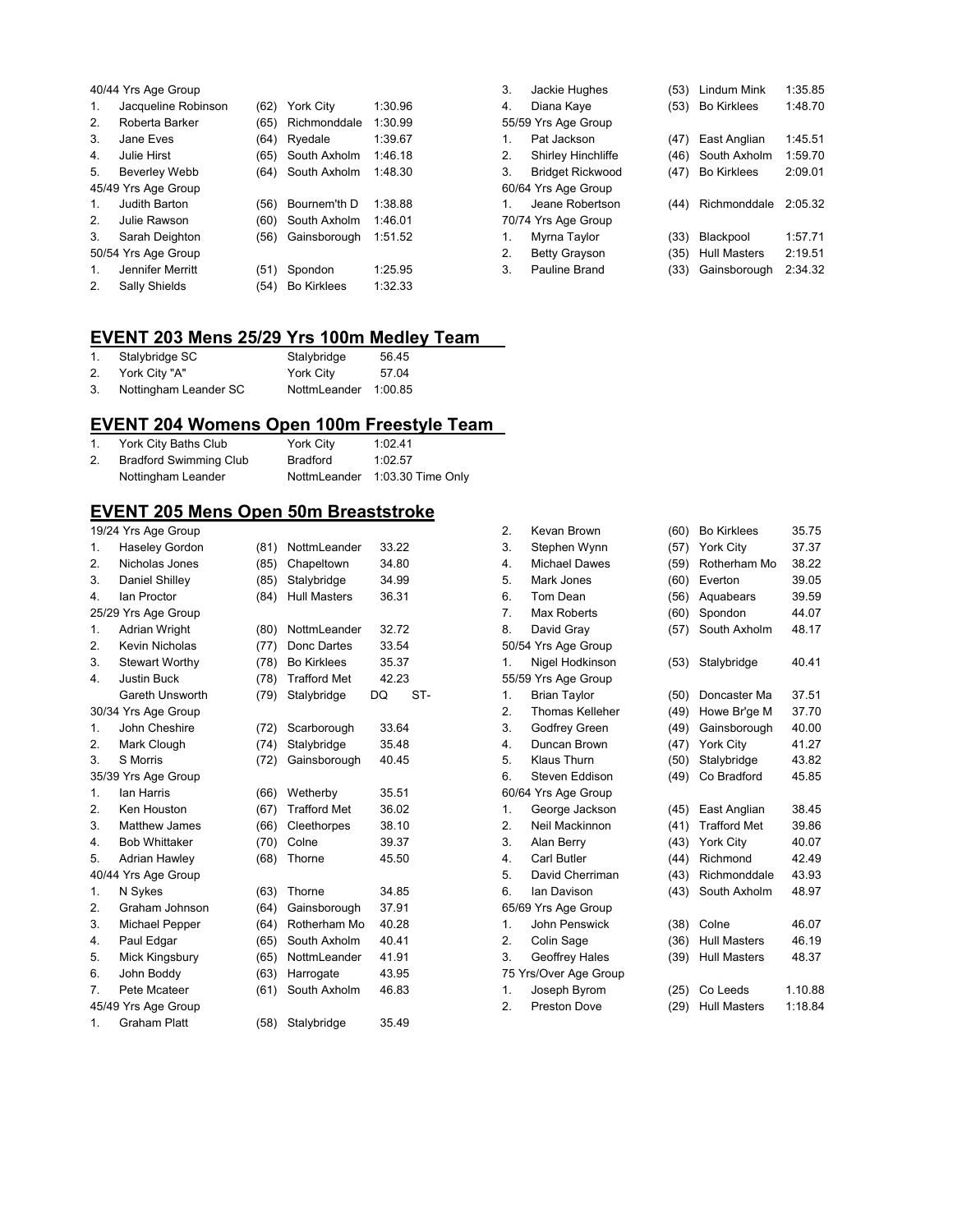### **EVENT 206 Womens Open 50m Backstroke**

|                     | 19/24 Yrs Age Group   |      |                    |       |        |
|---------------------|-----------------------|------|--------------------|-------|--------|
| 1.                  | <b>Tracy Dunn</b>     | (82) | <b>Bo Kirklees</b> | 35.16 |        |
| 2.                  | <b>Holly Gordon</b>   | (84) | NottmLeander       | 38.30 |        |
| 3.                  | Kathryn Dimaline      | (85) | Hull Masters       | 39.48 |        |
| 4.                  | Leanne Wilson         | (82) | Scarborough        | 40.20 |        |
|                     | 25/29 Yrs Age Group   |      |                    |       |        |
| 1.                  | <b>Heather Hudson</b> | (80) | Aquabears          | 36.27 |        |
| 2.                  | Celine Guennebaud     | (77) | Co Sheffield       | 40.26 |        |
| 3.                  | Alice Temple          | (79) | Co Leeds           | 43.45 |        |
| 30/34 Yrs Age Group |                       |      |                    |       |        |
|                     | Dawn Doughty          | (71) | Gainsborough       | DQ    | $T-1L$ |
|                     | 35/39 Yrs Age Group   |      |                    |       |        |
| 1.                  | Lynne Dawson          | (67) | Chapeltown         | 37.91 |        |
| 2.                  | Deborah Lansley-hogg  | (67) | Lindum Mink        | 42.20 |        |
| 3.                  | Maggie Evans          | (67) | <b>Bradford</b>    | 42.58 |        |
|                     | Anna Nicholson        | (70) | York City          | DQ    | т.     |
|                     | 40/44 Yrs Age Group   |      |                    |       |        |
| 1.                  | Carolyn Irvine        | (63) | <b>Bo Kirklees</b> | 37.89 |        |
| 2                   | Julie Hirst           | (65) | South Axholm       | 41.82 |        |
|                     | 45/49 Yrs Age Group   |      |                    |       |        |
| 1.                  | Angela Jackson        | (60) | Co Sheffield       | 38.67 |        |

| 2.             | Judith Barton             | (56) | Bournem'th D       | 48.37   |
|----------------|---------------------------|------|--------------------|---------|
| 3.             | Julie Rawson              | (60) | South Axholm       | 52.61   |
|                |                           |      |                    |         |
|                | 50/54 Yrs Age Group       |      |                    |         |
| 1.             | Wendy Offord              | (54) | <b>Bo Kirklees</b> | 42.90   |
| 2.             | Jackie Hughes             | (53) | Lindum Mink        | 46.67   |
|                | 55/59 Yrs Age Group       |      |                    |         |
| 1.             | Pat Jackson               | (47) | East Anglian       | 43.88   |
| 2.             | Carol Brown               | (47) | York City          | 45.96   |
| 3.             | <b>Shirley Hinchliffe</b> | (46) | South Axholm       | 47.89   |
| 4.             | Gill Vinten               | (46) | Filey              | 51.93   |
| 5.             | Aileen Ibbotson           | (50) | Co Bradford        | 55.58   |
|                | 60/64 Yrs Age Group       |      |                    |         |
| 1 <sub>1</sub> | Jeane Robertson           | (44) | Richmonddale       | 56.66   |
| 2.             | Irene Allan               | (41) | Co Glasgow         | 1:02.13 |
|                | 70/74 Yrs Age Group       |      |                    |         |
| 1.             | Audrey Smith              | (32) | Aquabears          | 1:01.84 |
| 2.             | <b>Betty Grayson</b>      | (35) | Hull Masters       | 1:02.52 |
| 3.             | Pauline Brand             | (33) | Gainsborough       | 1:08.29 |
|                | 75 Yrs/Over Age Group     |      |                    |         |
| 1.             | Pat Baxter                |      | (30) York City     | 57.30   |
|                |                           |      |                    |         |

# **EVENT 207 Mens 35/39 Yrs 100m Medley Team**

|    | York City "A" | York Citv   | 1:01.15 |
|----|---------------|-------------|---------|
| 2. | York City "B" | York City   | 1:03.77 |
|    | Stalybridge   | Stalybridge | 1:05.96 |

## **EVENT 208 Womens Open 100m Freestyle Team**

|    | York City Baths Club | York City            | 1:14.07 |
|----|----------------------|----------------------|---------|
| 2. | Gainsborough         | Gainsborough 1:19.19 |         |

#### **EVENT 209 Mens Open 100m Butterfly**

|                | 19/24 Yrs Age Group   |      |                      |         |  |  |
|----------------|-----------------------|------|----------------------|---------|--|--|
| 1              | Omar Hussain          | (86) | Co Bradford          | 1:03.69 |  |  |
|                | 25/29 Yrs Age Group   |      |                      |         |  |  |
| $\mathbf{1}$   | <b>Richard Smith</b>  | (77) | <b>York City</b>     | 1:03.60 |  |  |
| 2.             | <b>Adrian Wright</b>  | (80) | NottmLeander         | 1:06.12 |  |  |
|                | 35/39 Yrs Age Group   |      |                      |         |  |  |
| $\mathbf{1}$ . | <b>Philip Croxall</b> | (69) | Colne                | 1:11.38 |  |  |
| $\mathcal{P}$  | Ken Houston           | (67) | <b>Trafford Met</b>  | 1:11.42 |  |  |
|                | 40/44 Yrs Age Group   |      |                      |         |  |  |
| $\mathbf{1}$ . | Michael Pepper        | (64) | Rotherham Mo 1:14.59 |         |  |  |
| 2.             | Paul James            | (63) | Mildenhall           | 1:19.50 |  |  |

## **EVENT 210 Womens Open 100m Freestyle**

| 19/24 Yrs Age Group |                       |      |                    |         |
|---------------------|-----------------------|------|--------------------|---------|
| 1.                  | Hannah Pattinson      | (81) | <b>Bo Kirklees</b> | 1:08.41 |
| 2.                  | Ashlea Norton         | (86) | Co Leeds           | 1:10.64 |
| 3.                  | Leanne Wilson         | (82) | Scarborough        | 1:12.92 |
| 4.                  | <b>Holly Gordon</b>   | (84) | NottmLeander       | 1:14.86 |
|                     | 25/29 Yrs Age Group   |      |                    |         |
| 1.                  | Sarah Kinsey          | (79) | Co Wakefield       | 1:07.18 |
| 2.                  | <b>Heather Hudson</b> | (80) | Aquabears          | 1:09.70 |
| 3.                  | Celine Guennebaud     | (77) | Co Sheffield       | 1:13.77 |
| 4.                  | Naomi Henson          | (76) | Gainsborough       | 1:33.45 |
|                     | 30/34 Yrs Age Group   |      |                    |         |
| 1.                  | <b>Sharon Perry</b>   | (72) | Co Sheffield       | 1:07.79 |
| 2.                  | Karen Driver          | (71) | Colne              | 1:10.19 |
| 3.                  | Claire Syme           | (73) | Richmonddale       | 1:11.32 |

|    | 45/49 Yrs Age Group |      |                     |         |
|----|---------------------|------|---------------------|---------|
| 1. | Paul Ormerod        | (58) | Co Wakefield        | 1:07.10 |
| 2  | lan Harman          | (59) | <b>Hull Masters</b> | 1:12.95 |
| 3. | Graham Platt        | (58) | Stalybridge         | 1:13.53 |
| 4. | Mark Jones          | (60) | Everton             | 1:13.99 |
|    | 50/54 Yrs Age Group |      |                     |         |
| 1. | Chris Brown         | (53) | Co Bradford         | 1:10.29 |
| 2  | Paul Wadsworth      | (54) | <b>Trafford Met</b> | 1:54.20 |
|    | 60/64 Yrs Age Group |      |                     |         |
| 1. | David Cherriman     | (43) | Richmonddale        | 1:35.51 |
|    | 65/69 Yrs Age Group |      |                     |         |
| 1. | John Ward           | (37) | Sheffield C         | 1:41.85 |
| 2. | <b>Brian Garvey</b> | (37) | <b>Hull Masters</b> | 2:05.59 |
|    |                     |      |                     |         |
|    |                     |      |                     |         |

| 4. | <b>Heather Allan</b>   | (71) | Co Glasgow         | 1:25.93 |
|----|------------------------|------|--------------------|---------|
| 5. | Dawn Doughty           | (71) | Gainsborough       | 1:39.11 |
|    | 35/39 Yrs Age Group    |      |                    |         |
| 1. | Vicky Watson           | (66) | Co Sheffield       | 1:02.64 |
| 2. | Lynne Dawson           | (67) | Chapeltown         | 1:08.83 |
| 3. | <b>Ruth Rhodes</b>     | (68) | <b>Bradford</b>    | 1:10.21 |
| 4. | Fiona Harris           | (69) | Wetherby           | 1:14.44 |
| 5. | Deborah Lansley-hogg   | (67) | Lindum Mink        | 1:16.44 |
| 6. | <b>Kirsten Durrans</b> | (67) | <b>Bo Kirklees</b> | 1:19.43 |
|    | 40/44 Yrs Age Group    |      |                    |         |
| 1. | Jacqueline Robinson    | (62) | York City          | 1:11.72 |
| 2. | Audrey Brown           | (63) | Spondon            | 1:15.39 |
| 3. | Julie Hirst            | (65) | South Axholm       | 1:21.51 |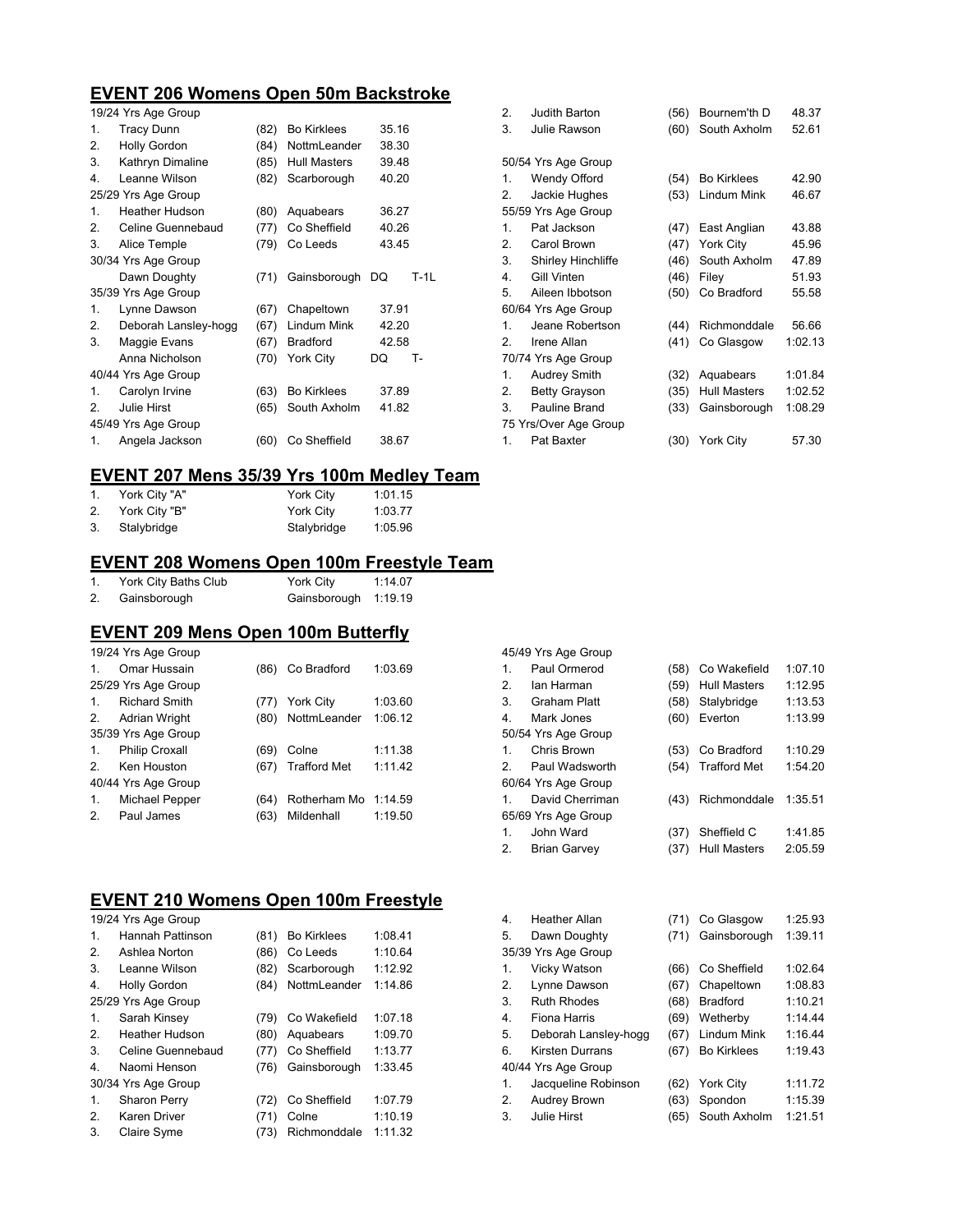|                | 45/49 Yrs Age Group |      |                     |         |  |
|----------------|---------------------|------|---------------------|---------|--|
| 1.             | Jill Jones          | (57) | <b>Trafford Met</b> | 1:10.39 |  |
| 2.             | Judith Barton       | (56) | Bournem'th D        | 1:26.75 |  |
| 3.             | Judith Brand        | (60) | Gainsborough        | 1:26.90 |  |
| 4.             | Julie Rawson        | (60) | South Axholm        | 1:27.72 |  |
| 5.             | Sarah Deighton      | (56) | Gainsborough        | 1:44.13 |  |
|                | 50/54 Yrs Age Group |      |                     |         |  |
| $\mathbf{1}$ . | Sally Shields       | (54) | <b>Bo Kirklees</b>  | 1:18.27 |  |
| 2.             | Diana Kaye          | (53) | <b>Bo Kirklees</b>  | 1:29.28 |  |
|                |                     |      |                     |         |  |

|    | 55/59 Yrs Age Group     |      |                   |         |  |
|----|-------------------------|------|-------------------|---------|--|
| 1. | Jean Hiatt              | (47) | Spondon           | 1:43.03 |  |
| 2. | Shirley Hinchliffe      |      | (46) South Axholm | 1:44.15 |  |
|    | <b>Bridget Rickwood</b> |      | (47) Bo Kirklees  | 1:56.23 |  |
|    | 60/64 Yrs Age Group     |      |                   |         |  |
| 1. | Irene Allan             |      | (41) Co Glasgow   | 1:56.16 |  |
|    | 70/74 Yrs Age Group     |      |                   |         |  |
| 1. | Sheila Brown            | (34) | <b>York City</b>  | 1:57.24 |  |
|    | Pauline Brand           |      | (33) Gainsborough | 2:14.11 |  |
|    | 75 Yrs/Over Age Group   |      |                   |         |  |
| 1. | Pat Baxter              | (30) | <b>York City</b>  | 1.47.70 |  |

# **EVENT 211 Mens Open 50m Freestyle**

|                  | 19/24 Yrs Age Group     |      |                     |       |
|------------------|-------------------------|------|---------------------|-------|
| 1.               | Haseley Gordon          | (81) | NottmLeander        | 26.64 |
| 2.               | lan Proctor             | (84) | <b>Hull Masters</b> | 26.96 |
| 3.               | <b>Stevie Vance</b>     | (85) | Stalybridge         | 27.42 |
| 4.               | Nicholas Harman         | (84) | Hull Masters        | 27.80 |
| 5.               | Gregan Clarkson         | (82) | <b>Hull Masters</b> | 28.07 |
| 6.               | Daniel Shilley          | (85) | Stalybridge         | 28.44 |
|                  | 25/29 Yrs Age Group     |      |                     |       |
| 1.               | <b>Adrian Wright</b>    | (80) | NottmLeander        | 26.01 |
| 2.               | Kevin Nicholas          | (77) | Donc Dartes         | 26.33 |
| 3.               | Gareth Unsworth         | (79) | Stalybridge         | 26.54 |
| 4.               | Paul Wainwright         | (78) | <b>York City</b>    | 28.47 |
| 5.               | <b>Justin Buck</b>      | (78) | <b>Trafford Met</b> | 32.81 |
|                  | 30/34 Yrs Age Group     |      |                     |       |
| 1.               | <b>Richard Garrett</b>  | (74) | Co Sheffield        | 26.61 |
| $\overline{2}$ . | Mark Clough             | (74) | Stalybridge         | 27.70 |
| 3.               | John Pickles            | (71) | Skipton             | 30.46 |
| 4.               | S Morris                | (72) | Gainsborough        | 33.44 |
|                  | 35/39 Yrs Age Group     |      |                     |       |
| 1.               | Paul Gibbs              | (66) | York City           | 28.57 |
| 2.               | Simon Latham            | (67) | South Axholm        | 28.74 |
| 3.               | lan Harris              | (66) | Wetherby            | 28.95 |
| 4.               | Andy Hall               | (67) | Co Sheffield        | 29.00 |
| 5.               | Chris Shepherd          | (69) | Nottm Leande        | 29.12 |
| 6.               | <b>Bob Whittaker</b>    | (70) | Colne               | 29.98 |
| 7.               | Darran Fordham          | (67) | South Axholm        | 33.48 |
| 8.               | <b>Adrian Hawley</b>    | (68) | Thorne              | 34.36 |
| 9.               | Neil Brundle            | (66) | <b>Bradford</b>     | 34.62 |
|                  | 40/44 Yrs Age Group     |      |                     |       |
| 1.               | Peter Abell             | (64) | Nottm Leande        | 27.36 |
| 2.               | <b>Stewart Rowe</b>     | (62) | Filey               | 28.28 |
| 3.               | Mark Greenwood          | (62) | Aquabears           | 28.57 |
| 4.               | <b>Bernard Mackrell</b> | (61) | Co Leeds            | 30.43 |
| 5.               | Graham Johnson          | (64) | Gainsborough        | 30.57 |
| 6.               | Michael Pepper          | (64) | Rotherham Mo        | 30.98 |
| 7.               | Jari Goddard            | (63) | Gainsborough        | 31.12 |
| 8.               | Mick Kingsbury          | (65) | NottmLeander        | 32.41 |
| 9.               | <b>Nick Overton</b>     | (62) | <b>Bo Kirklees</b>  | 32.64 |
| 10.              | John Boddy              | (63) | Harrogate           | 35.46 |
| 11.              | Pete Mcateer            | (61) | South Axholm        | 41.13 |

|     | 45/49 Yrs Age Group   |      |                     |       |
|-----|-----------------------|------|---------------------|-------|
| 1.  | lan Harman            | (59) | <b>Hull Masters</b> | 28.71 |
| 2.  | Rob Woodcock          | (57) | Wetherby            | 29.18 |
| 3.  | Paul Ormerod          | (58) | Co Wakefield        | 29.19 |
| 4.  | Stephen Wynn          | (57) | York City           | 29.23 |
| 5.  | Mark Jones            | (60) | Everton             | 29.76 |
| 6.  | Jon Palmer            | (60) | Wetherby            | 31.58 |
| 7.  | <b>Michael Dawes</b>  | (59) | Rotherham Mo        | 31.63 |
| 8.  | lan Brown             | (60) | <b>Trafford Met</b> | 31.83 |
| 9.  | John Callagan         | (58) | <b>Trafford Met</b> | 33.57 |
| 10. | David Gray            | (57) | South Axholm        | 39.91 |
|     | 50/54 Yrs Age Group   |      |                     |       |
| 1.  | <b>Brian Godfrey</b>  | (55) | <b>Bo Kirklees</b>  | 28.49 |
| 2.  | Stephen Whitfield     | (52) | Derwent Vall        | 29.13 |
| 3.  | Paul Ibbotson         | (54) | Wetherby            | 29.62 |
| 4.  | <b>Ray Butters</b>    | (51) | Richmonddale        | 31.66 |
| 5.  | Mike Keeble           | (51) | Gainsborough        | 32.24 |
| 6.  | Peter Todd            | (51) | Howe Br'ge M        | 33.43 |
| 7.  | Derek Lloyd           | (55) | Stalybridge         | 34.06 |
| 8.  | Nigel Hodkinson       | (53) | Stalybridge         | 34.53 |
|     | 55/59 Yrs Age Group   |      |                     |       |
| 1.  | Duncan Brown          | (47) | <b>York City</b>    | 31.48 |
| 2.  | <b>Brian Taylor</b>   | (50) | Doncaster Ma        | 31.74 |
| 3.  | Klaus Thurn           | (50) | Stalybridge         | 35.58 |
| 4.  | <b>Stuart Gordon</b>  | (48) | NottmLeander        | 36.38 |
| 5.  | Steven Eddison        | (49) | Co Bradford         | 37.85 |
|     | 60/64 Yrs Age Group   |      |                     |       |
| 1.  | Neil Mackinnon        | (41) | <b>Trafford Met</b> | 29.88 |
| 2.  | David Cherriman       | (43) | Richmonddale        | 31.39 |
| 3.  | Donald Fletcher       | (42) | Aquabears           | 34.55 |
| 4.  | Carl Butler           | (44) | Richmond            | 36.35 |
| 5.  | lan Davison           | (43) | South Axholm        | 41.14 |
|     | 65/69 Yrs Age Group   |      |                     |       |
| 1.  | Peter Kendrew         | (40) | York City           | 30.85 |
| 2.  | Alan Clarkson         | (36) | <b>York City</b>    | 33.48 |
| 3.  | John Ward             | (37) | Sheffield C         | 34.18 |
| 4.  | Dennis Harrison       | (37) | <b>Hull Masters</b> | 36.33 |
| 5.  | Colin Sage            | (36) | <b>Hull Masters</b> | 39.67 |
| 6.  | Alan Brown            | (39) | Aquabears           | 48.16 |
|     | 75 Yrs/Over Age Group |      |                     |       |
| 1.  | Raoul Feld            | (30) | <b>Grimsby Sant</b> | 43.91 |
| 2.  | <b>Preston Dove</b>   | (29) | <b>Hull Masters</b> | 59.66 |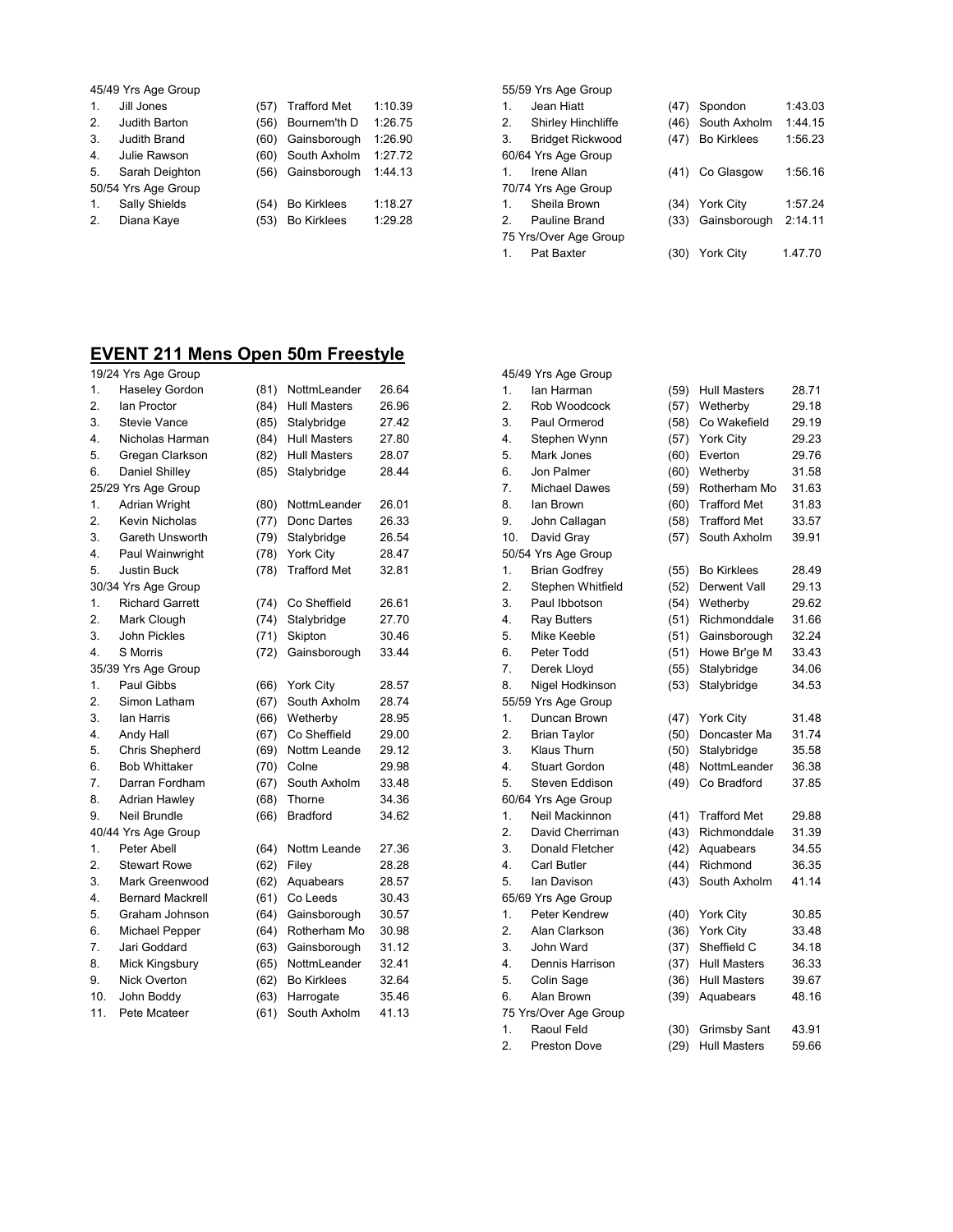## **EVENT 212 Womens Open 50m Butterfly**

|    | 19/24 Yrs Age Group  |      |                     |       |  |
|----|----------------------|------|---------------------|-------|--|
| 1. | <b>Tracy Dunn</b>    | (82) | <b>Bo Kirklees</b>  | 32.13 |  |
| 2. | Hannah Pattinson     | (81) | <b>Bo Kirklees</b>  | 34.71 |  |
| 3. | Ashlea Norton        | (86) | Co Leeds            | 35.33 |  |
|    | 25/29 Yrs Age Group  |      |                     |       |  |
| 1. | Sarah Kinsey         | (79) | Co Wakefield        | 33.36 |  |
| 2. | Roberta Gordon       | (79) | NottmLeander        | 35.42 |  |
| 3. | Emma Woods           | (76) | Co Leeds            | 35.83 |  |
| 4. | Louise Connell       | (80) | NottmLeander        | 36.30 |  |
|    | 30/34 Yrs Age Group  |      |                     |       |  |
| 1. | Allyson Williams     | (75) | York City           | 35.31 |  |
| 2. | Emma Blower          | (71) | <b>Trafford Met</b> | 37.67 |  |
| 3. | <b>Heather Allan</b> | (71) | Co Glasgow          | 44.23 |  |
|    | 35/39 Yrs Age Group  |      |                     |       |  |
| 1. | <b>Tracie Gorst</b>  | (68) | <b>Trafford Met</b> | 34.46 |  |
| 2. | <b>Ruth Rhodes</b>   | (68) | <b>Bradford</b>     | 34.75 |  |
| 3. | Deborah Lansley-hogg | (67) | Lindum Mink         | 37.81 |  |
|    | 40/44 Yrs Age Group  |      |                     |       |  |
| 1. | Roberta Barker       | (65) | Richmonddale        | 36.88 |  |
| 2. | Audrey Brown         | (63) | Spondon             | 37.87 |  |
| 3. | <b>Julie Hirst</b>   | (65) | South Axholm        | 40.08 |  |

# **EVENT 213 Mens 4x1L. FREESTYLE TEAM**

| 1.             | York City "A"         | York City           | 51.62 |
|----------------|-----------------------|---------------------|-------|
| 2 <sub>1</sub> | Trafford Metro Bor SC | <b>Trafford Met</b> | 52.34 |
| 3.             | Borough of Kirklees   | <b>Bo Kirklees</b>  | 52.84 |
| 4.             | Wetherby              | Wetherby            | 52.96 |

# **EVENT 214 Womens Open 100m Medley Team**

| 1.             | York City Baths Club | York City            | 1:15.07 |
|----------------|----------------------|----------------------|---------|
| 2 <sub>1</sub> | <b>Bo Kirklees</b>   | <b>Bo Kirklees</b>   | 1:15.09 |
| 3.             | South Axholme Sharks | South Axholm         | 1:28.12 |
| 4.             | Gainsborough         | Gainsborough 1:38.81 |         |

#### **EVENT 215 Mens Open 100m Backstroke**   $\frac{1}{2}$   $\frac{1}{2}$  Yrs Age

|    | 19/24 Yrs Age Group  |      |                     |         |  |  |
|----|----------------------|------|---------------------|---------|--|--|
| 1. | Gregan Clarkson      | (82) | <b>Hull Masters</b> | 1:14.34 |  |  |
|    | 25/29 Yrs Age Group  |      |                     |         |  |  |
| 1. | Adrian Wright        | (80) | NottmLeander        | 1:06.85 |  |  |
|    | 35/39 Yrs Age Group  |      |                     |         |  |  |
| 1  | lan Hardern          | (69) | <b>Trafford Met</b> | 1:06.02 |  |  |
| 2  | Matthew James        | (66) | Cleethorpes         | 1:33.01 |  |  |
|    | 40/44 Yrs Age Group  |      |                     |         |  |  |
| 1. | Paul James           | (63) | Mildenhall          | 1:14.26 |  |  |
| 2. | <b>Tony Fawthrop</b> | (62) | <b>Bo Kirklees</b>  | 1:16.39 |  |  |
| 3. | Nick Overton         | (62) | <b>Bo Kirklees</b>  | 1:35.59 |  |  |
|    | 45/49 Yrs Age Group  |      |                     |         |  |  |
| 1. | Graham Acton         | (59) | <b>Bradford</b>     | 1:12.27 |  |  |
| 2. | Tom Dean             | (56) | Aquabears           | 1:15.23 |  |  |
| 3. | Rob Woodcock         | (57) | Wetherby            | 1:16.12 |  |  |
| 4. | Mark Jones           | (60) | Everton             | 1:21.23 |  |  |
| 5. | John Callagan        | (58) | <b>Trafford Met</b> | 1:30.22 |  |  |
|    | 50/54 Yrs Age Group  |      |                     |         |  |  |

| 4.                  | Jane Donarski        | (62) | <b>Bo Kirklees</b>  | 49.84   |       |
|---------------------|----------------------|------|---------------------|---------|-------|
|                     | 45/49 Yrs Age Group  |      |                     |         |       |
| $\mathbf{1}$ .      | Jill Jones           | (57) | <b>Trafford Met</b> | 37.35   |       |
| 2.                  | Angela Jackson       | (60) | Co Sheffield        | 38.20   |       |
| 3.                  | Maggie Thompson      | (59) | <b>Bo Kirklees</b>  | 48.67   |       |
| 4.                  | Sarah Deighton       | (56) | Gainsborough        | 48.71   |       |
|                     | 50/54 Yrs Age Group  |      |                     |         |       |
| $\mathbf{1}$ .      | Jennifer Merritt     | (51) | Spondon             | 36.28   |       |
| 2.                  | Sally Shields        | (54) | <b>Bo Kirklees</b>  | 40.97   |       |
| 3.                  | Jackie Hughes        | (53) | Lindum Mink         | 46.09   |       |
|                     | 55/59 Yrs Age Group  |      |                     |         |       |
| 1 <sub>1</sub>      | Pat Jackson          | (47) | East Anglian        | 40.06   |       |
| 2.                  | Shirley Hinchliffe   | (46) | South Axholm        | 55.90   |       |
| 60/64 Yrs Age Group |                      |      |                     |         |       |
|                     | Irene Allan          | (41) | Co Glasgow          | Disg.   | SL-1L |
|                     | 65/69 Yrs Age Group  |      |                     |         |       |
| 1.                  | Sabina Carr          |      | (36) York City      | 1.00.75 |       |
|                     | 70/74 Yrs Age Group  |      |                     |         |       |
| 1.                  | <b>Betty Grayson</b> | (35) | Hull Masters        | 1:01.77 |       |
|                     |                      |      |                     |         |       |
|                     |                      |      |                     |         |       |

| 5. | Nottingham Leander SC  | NottmLeander | 55.22   |
|----|------------------------|--------------|---------|
| 6. | Aquabears Of Rochdale  | Aquabears    | 55.65   |
| 7. | Gainsborough SC        | Gainsborough | 57.35   |
| 8. | South Axholme Sharks S | South Axholm | 1:02.58 |
|    |                        |              |         |

| 1.                    | Chris Brown          | (53) | Co Bradford         | 1:10.74 |
|-----------------------|----------------------|------|---------------------|---------|
| 2.                    | <b>Brian Godfrey</b> | (55) | <b>Bo Kirklees</b>  | 1:19.78 |
| 3.                    | Mike Keeble          | (51) | Gainsborough        | 1:26.48 |
| 4.                    | David Randall        | (54) | <b>Trafford Met</b> | 1:26.60 |
| 55/59 Yrs Age Group   |                      |      |                     |         |
| 1.                    | Graeme Shutt         | (49) | Co Sund'land        | 1:45.92 |
|                       | 60/64 Yrs Age Group  |      |                     |         |
| 1.                    | David Cherriman      | (43) | Richmonddale        | 1:31.30 |
| 2                     | lan Davison          | (43) | South Axholm        | 1:47.67 |
| 65/69 Yrs Age Group   |                      |      |                     |         |
| 1.                    | Michael Kelly        | (36) | Rotherham Mo        | 1:40.34 |
| 2.                    | Geoffrey Hales       | (39) | <b>Hull Masters</b> | 1:52.60 |
| 3.                    | <b>Brian Garvey</b>  | (37) | <b>Hull Masters</b> | 1:59.58 |
| 75 Yrs/Over Age Group |                      |      |                     |         |
| $\mathbf{1}$          | Raoul Feld           | (30) | <b>Grimsby Sant</b> | 2:00.46 |
| 2.                    | Preston Dove         | (29) | Hull Masters        | 2:35.06 |
| 3.                    | Joseph Byrom         | (25) | Co Leeds            | 2:50.53 |
|                       |                      |      |                     |         |